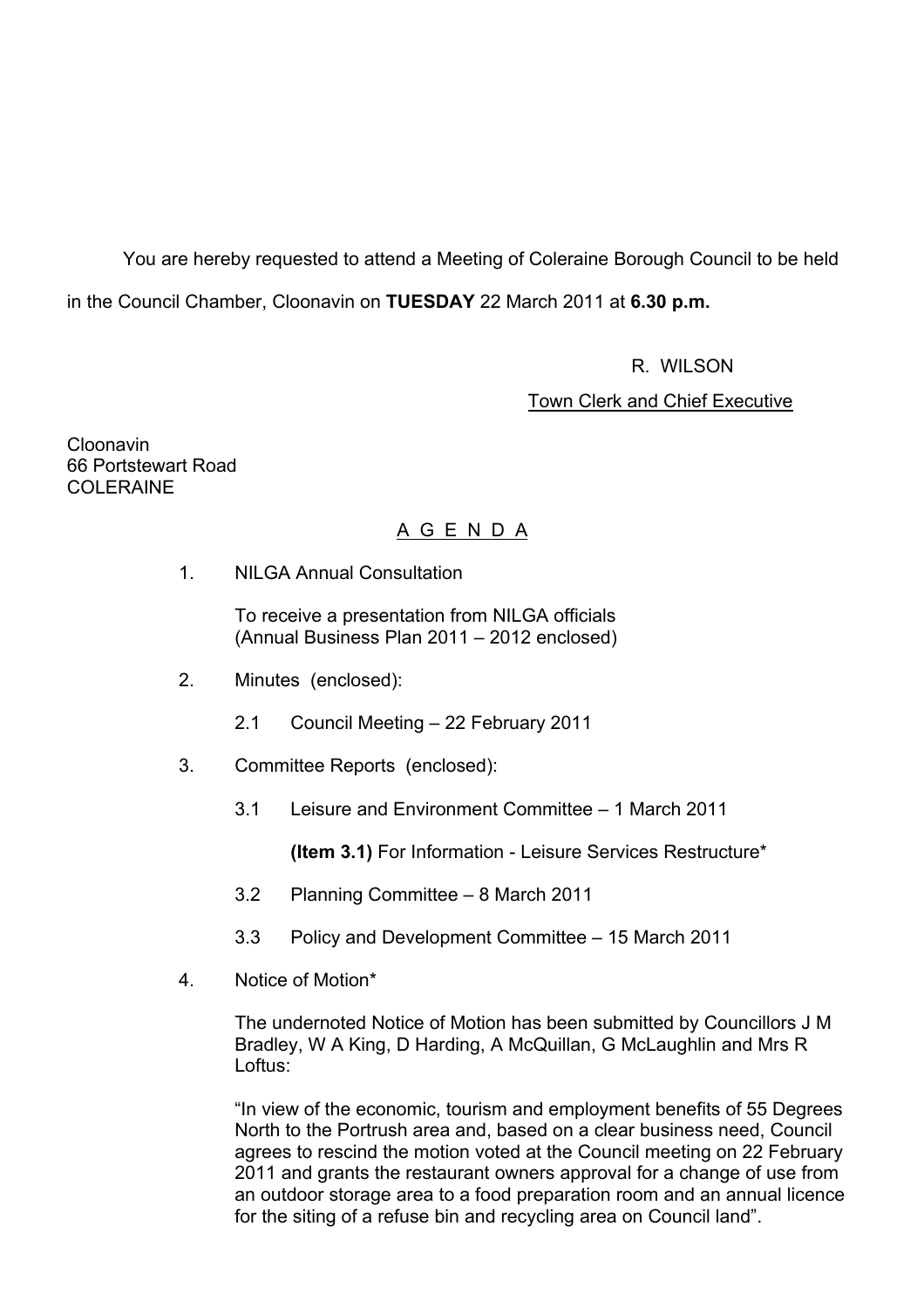- 5. Correspondence, including inter alia:
	- (a) Reports available in Members' Library (List enclosed)
- 6. Consultation List (enclosed)
- 7. Documents for Sealing

# **Enclosed for Information:**

- i) Letter dated 3 March 2011 from Boundary Commission for Northern Ireland regarding  $6<sup>th</sup>$  review of Parliamentary Constituencies
- ii) Letter dated 11 March 2011 from NI Statistics Research Agency regarding the 2011 Census
- iii) Letter dated 14 March 2011 from Roads Service regarding Review of Off-Street Parking Charges
- iv) NILGA Weekly Update Issue 43 dated 14 March 2011

# **\* Recommended for consideration "In Committee"**

To: Each Member of Council 18 March 2011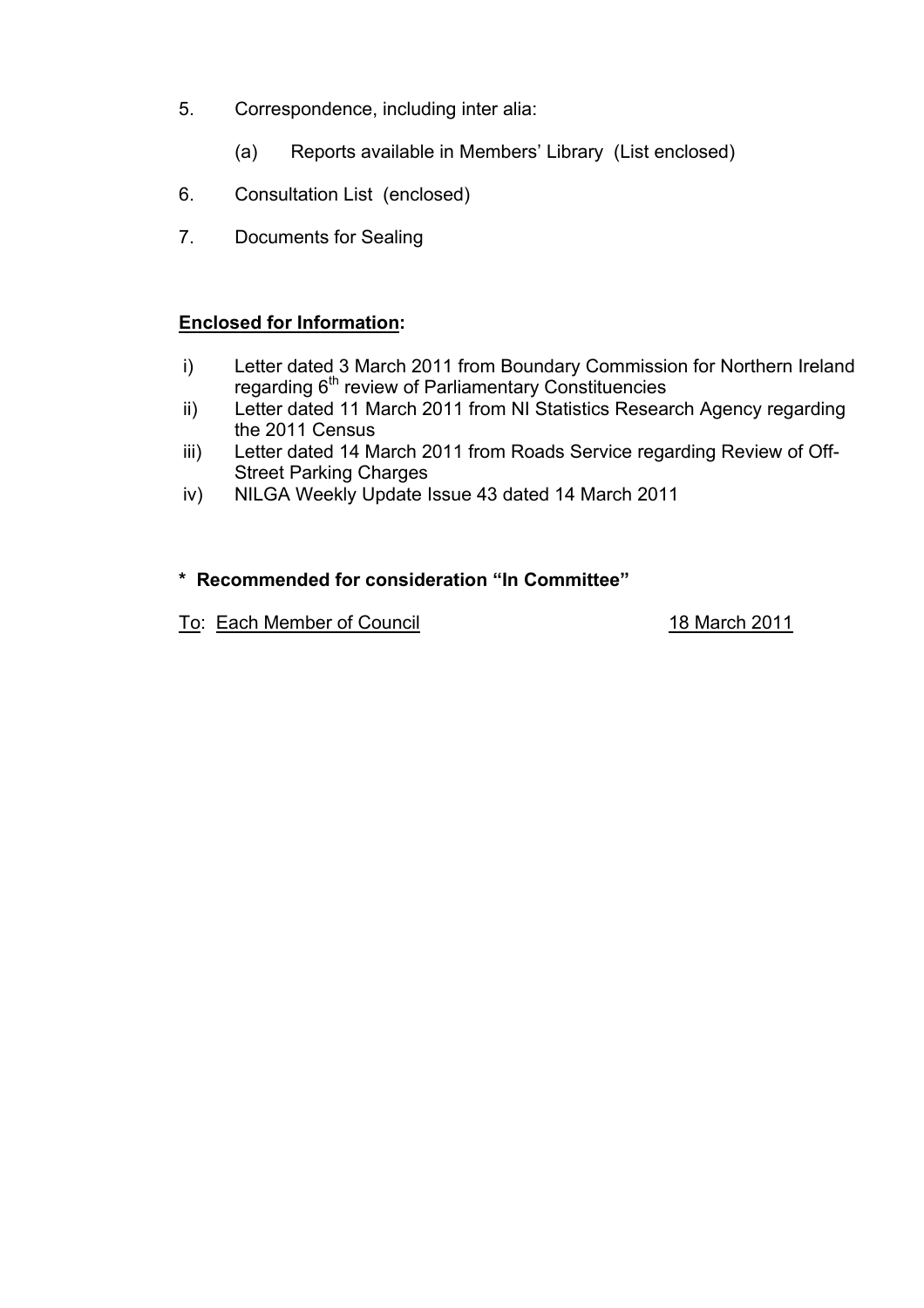| <b>Present:</b> | The Mayor, Councillor N. F. Hillis, in the Chair |
|-----------------|--------------------------------------------------|
|-----------------|--------------------------------------------------|

The Deputy Mayor, Councillor A. S. Cole

## **Aldermen**

| E. T. Black (Mrs.)   | D. McClarty             |
|----------------------|-------------------------|
| (Items $1.0 - 8.0$ ) | (Items $1.0 - 9.1.1a$ ) |
| W. T. Creelman       | W. J. McClure           |
| M. T. Hickey (Mrs.)  | (Items $1.0 - 9.1.1a$ ) |

## **Councillors**

| C. S. Alexander (Ms.)   |
|-------------------------|
| D. D. Barbour           |
| (Items $1.0 - 9.1.1b$ ) |
| J. M. Bradley           |
| O. M. Church (Mrs.)     |
| T. J. Deans             |
| E. P. Fielding (Mrs.)   |
| <b>B.</b> Fitzpatrick   |
| S. Gilkinson            |
|                         |

D. Harding  $($  Items  $1.0 - 9.1.1a)$ W. A. King  $($  Items  $1.0 - 9.1.1a)$ B. Leonard  $($ ltem 1.0 – 2.0) R. A. Loftus (Mrs.) G. McLaughlin R. A. McPherson A. McQuillan

**Officers in Town Clerk and Chief Executive, Director of Technical Attendance:** Services, Director of Environmental Health, Interim Director of Leisure Services, Head of Development Services, Head of Performance, Policy and Governance (Items 2.0 - 9.2.2), Portrush Regeneration Manager (Items 2.0 – 9.1.1a) and Administrative Assistant

**Also in MS. Deidre Mackle, Divisional Roads Manager and Mr. Austin Attendance:** Montgomery, Section Engineer, Roads Service Northern Division (Item 1.0)

# **1.0 ROADS SERVICE - NORTHERN DIVISION - ROADS REPORT 2010/2011**

The Mayor welcomed Ms. Deidre Mackle and Mr. Austin Montgomery who were in attendance to update Council on the progress of work outlined in the Northern Division Roads Report 2010/2011 (previously supplied).

Ms. Mackle reminded Members of her letter to Council in 2010 which indicated changes to the structure of the Coleraine and Limavady Section Offices which would be combined and located at County Hall, Coleraine. Mr. Austin Montgomery would continue to be the Section Engineer for the office.

Ms. Mackle then gave an overview of work carried out during the year and outlined key schemes which would be progressing within the current financial year including:

• Network Maintenance - road and footway resurfacing, surface dressing and treatment and drainage. Council noted that an increase of funding for this programme had allowed a number of additional schemes to be delivered. A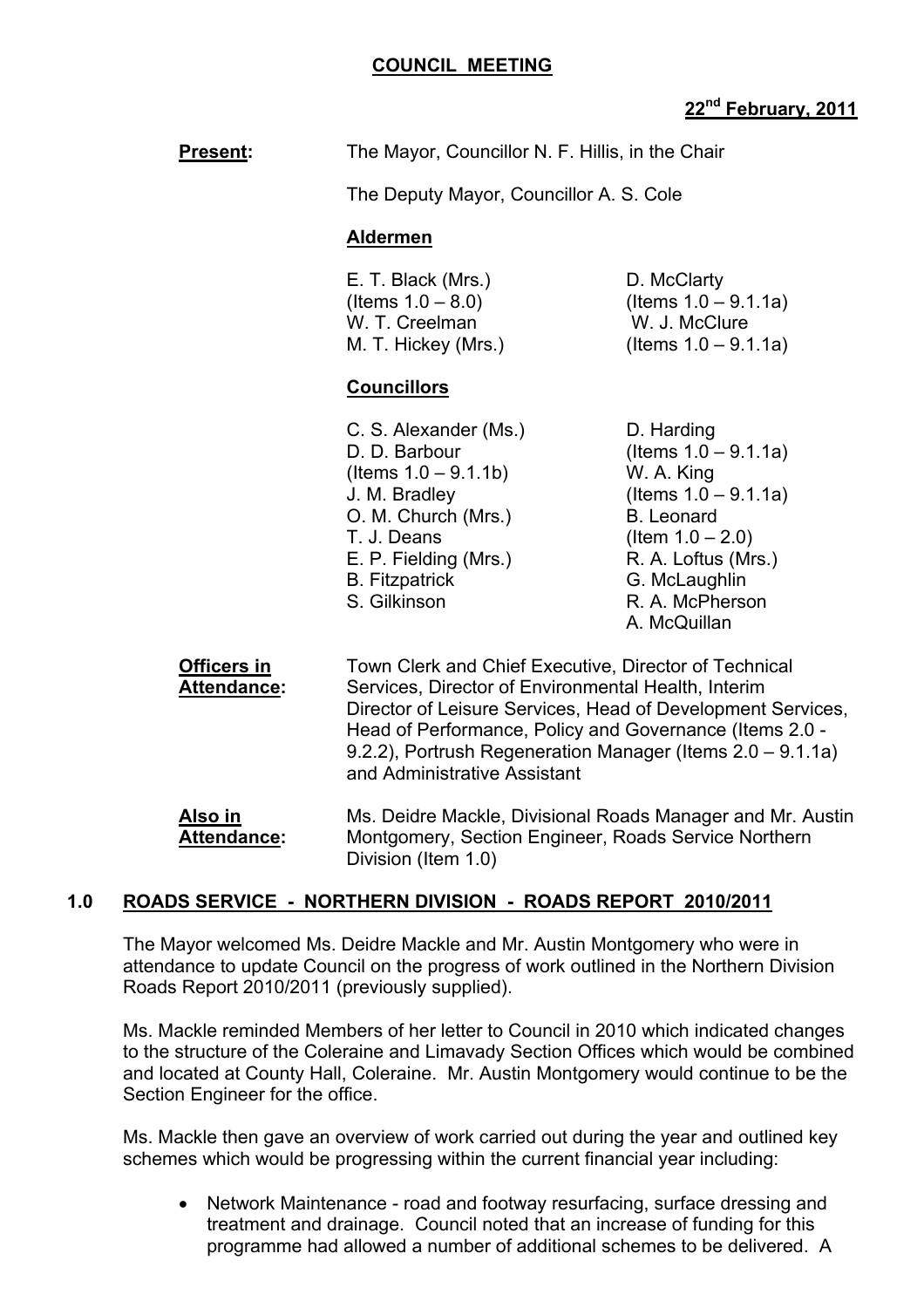significant number of small resurfacing projects had also been carried out as a result of severe winter weather conditions.

- Network Development winter service, minor works and traffic schemes, traffic management, maintenance of structures and street lighting. Council was informed that closure of the coast road at Downhill in November 2010 had resulted in specialists being engaged to design a permanent solution to the problem. A three-metre high catch fence was now on site and Translink had agreed to inspect rock faces on a two-monthly cycle.
- Strategic Road Improvements major works schemes. With reference to the A26 Frosses dualling, it was noted that the anticipated delivery date for this scheme would be within the period 2013/14 to 2017/18.

A period of discussion ensued during which the Divisional Roads Manager answered Members' questions on a variety of issues including maintenance of footways, winter service criteria and efficiency measures. She would refer back to Council on a variety of additional queries.

Ms. Mackle also provided clarification on a number of other issues viz:

 $\circ$  Dualling of the A26 Frosses – This scheme had been impacted by the Departmental budget, consultation on which had now ended. The budget did not include a funding stream for the A26 Frosses dualling.

### **Agreed:**

That the Town Clerk and Chief Executive write to the Minister expressing Council's disappointment with the lack of funding provision for this scheme.

- o Pay and Display car parks Ms. Mackle advised that the Department's draft budget included a proposal to change barrier car parks to Pay and Display and suggested that Council might want to comment on this to the Department.
- o Relaxation of waiting restrictions Members were invited to pass detailed suggestions to Ms. Mackle for review.

The Mayor thanked the representatives for their presentation.

### **2.0 ADJOURNMENT**

 At this point in the meeting Council adjourned to take part in the Official Council Photograph.

### **3.0 MINUTES**

The Minutes of the Council Meeting of 25<sup>th</sup> January, 2011 and the Special Meeting of 8<sup>th</sup> February, 2011 were confirmed and signed.

### **4.0 COMMITTEE REPORTS**

### **4.1 Leisure and Environment Committee**

The Chairman, Councillor Bradley, moved the adoption of the Leisure and Environment Committee Report; this was duly seconded by Councillor Mrs. Fielding.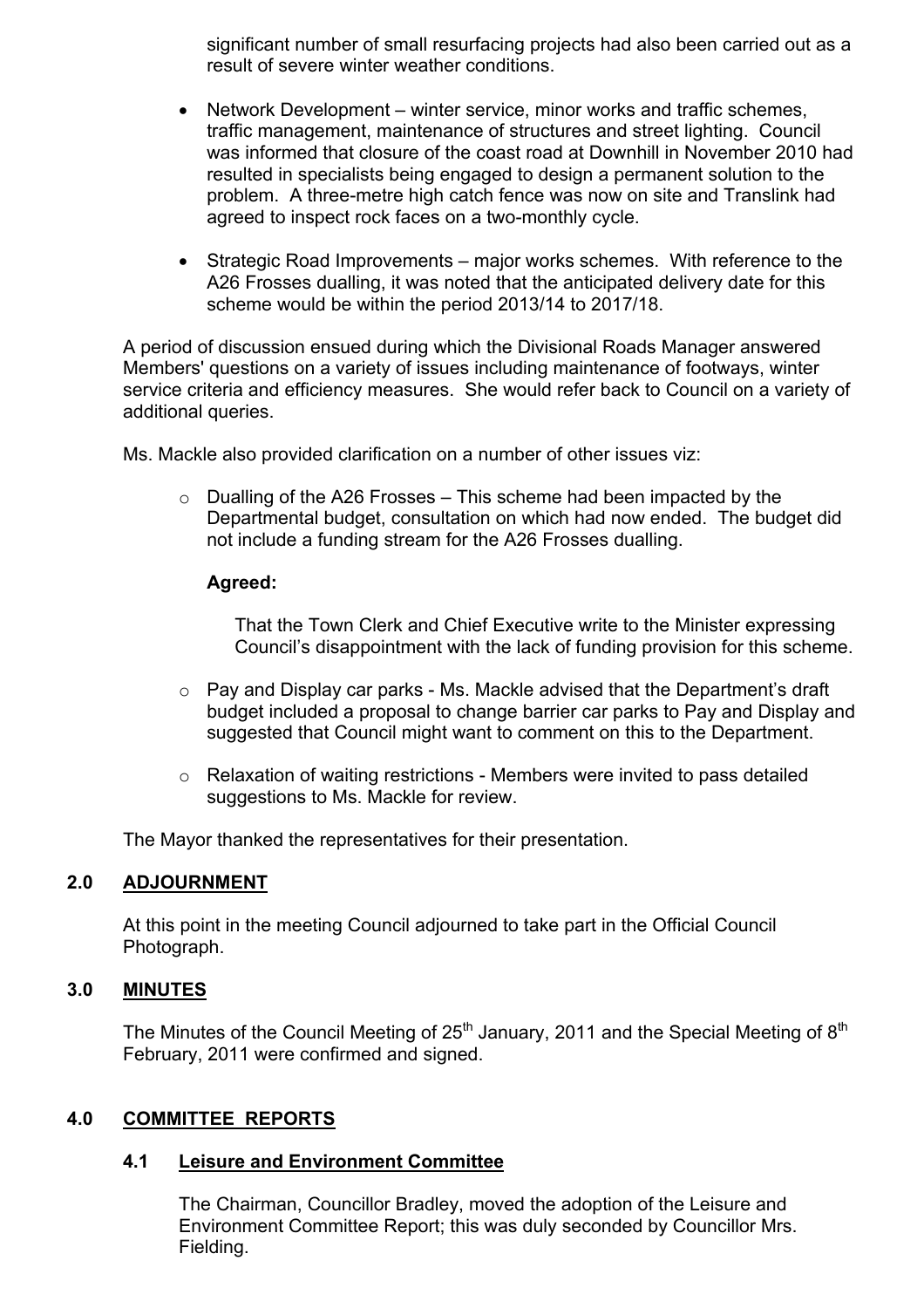Matters arising:

### 4.1.1 Garvagh Museum and Heritage Centre

 Members noted that the Centre was currently involved in preparing an application for funding which required a five-year projection from Council and it was proposed by Councillor Cole and seconded by Councillor Barbour:

 That Council agrees the five-year funding proposition put forward by Mr. Jack Clyde, Garvagh Museum and Heritage Centre, as contained in the report.

 Councillor McQuillan declared an interest as a member of the Committee and took no further part in debate.

 During a period of discussion, the Town Clerk and Chief Executive advised that Council's Audit Committee was currently reviewing all contributions and grants made by Council.

 An amendment proposed by Alderman Mrs. Hickey and seconded by Councillor Ms. Alexander was subsequently altered viz:

 That Council agrees funding for 2011-2012 at £5,000 and commits to continued funding for a further four years at a level to be reviewed.

 In response to a request for a recorded vote, Members voted on the amendment thus:

- **For:** Alderman Mrs. Hickey and Councillors Ms. Alexander, Harding, Mrs. Loftus, McLaughlin and McPherson (6).
- **Against:** The Mayor, the Deputy Mayor, Aldermen Mrs. Black, Creelman, McClarty, McClure and Councillors Barbour, Bradley, Mrs. Church, Deans, Mrs. Fielding, Fitzpatrick, Gilkinson, King and McQuillan (15).

The amendment was, therefore, lost with six votes in favour and sixteen against.

### **Agreed:**

With fifteen votes in favour and six votes against, that the proposal be carried, viz:

- **For:** The Mayor, the Deputy Mayor, Aldermen Mrs. Black, Creelman, McClarty, McClure and Councillors Barbour, Bradley, Mrs. Church, Deans, Mrs. Fielding, Fitzpatrick, Gilkinson, King and McQuillan (15).
- **Against:** Alderman Mrs. Hickey and Councillors Ms. Alexander, Harding, Mrs. Loftus, McLaughlin and McPherson (6).
- 4.1.2 Entertainment Licences

It was agreed that this item be considered 'In Committee' at the end of the Meeting.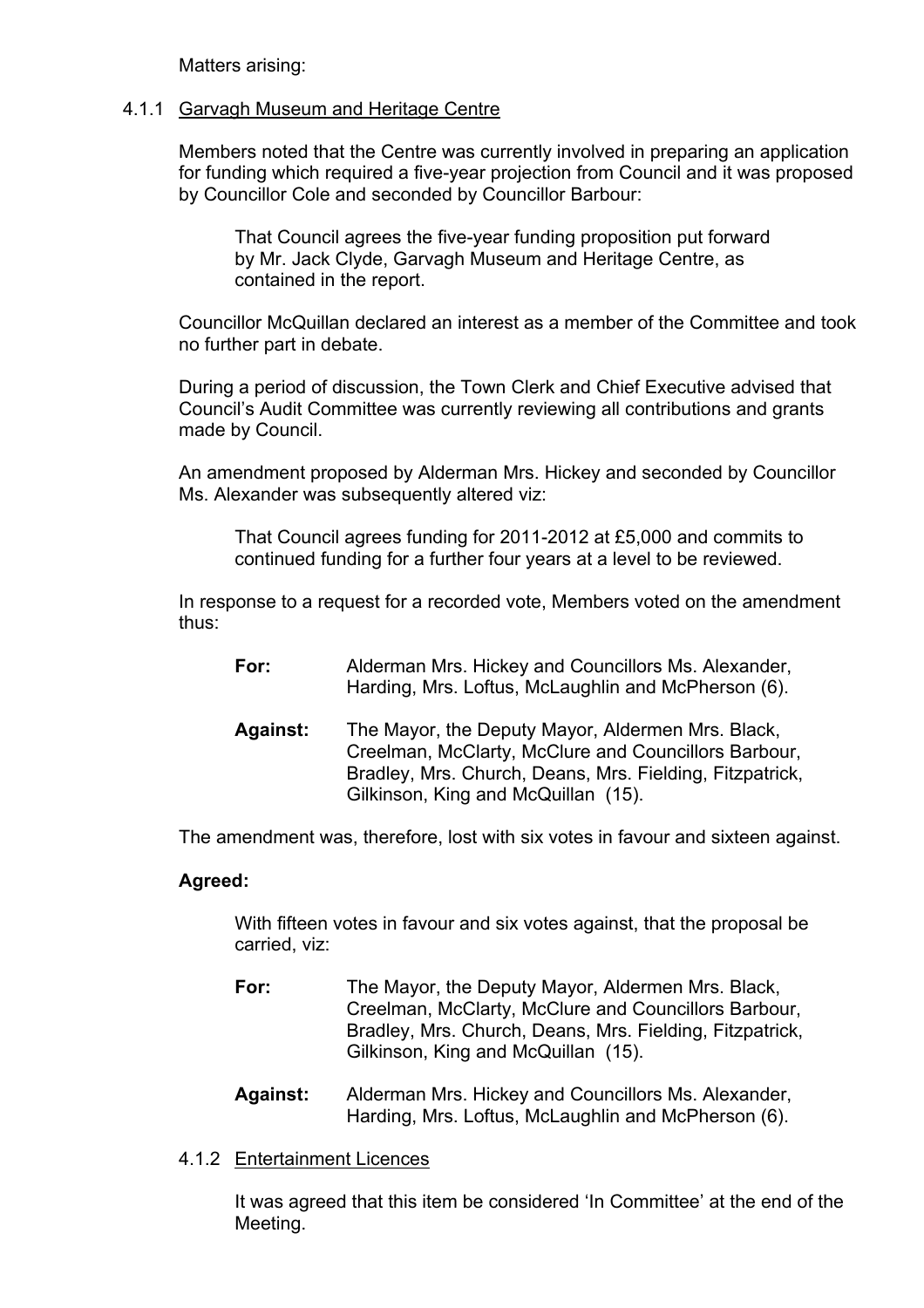The Committee Report was agreed subject to the amendment.

### **4.2 Planning Committee**

The Chairman, Alderman McClure, moved the adoption of the Planning Committee Report; this was duly seconded by Councillor Mrs. Church and agreed.

## **4.3 Policy and Development Committee**

 The Chairman, Councillor McPherson, moved the adoption of the Policy and Development Committee Report; this was duly seconded by Councillor Fitzpatrick.

Matters arising:

## 4.3.1 'In Committee'

 It was noted that a number of items would be considered 'In Committee" at the end of the meeting.

# **5.0 REVENUE FUNDING FOR NEW RADIOTHERAPY CENTRE AT ALTNAGELVIN HOSPITAL**

Read letters dated 26<sup>th</sup> January, 2011 from Strabane District Council (previously supplied) requesting Council to support the allocation of revenue funding for the unit at Altnagelvin Hospital.

### **Agreed:**

That Council writes letters of support to both the Minister for Health and the Minister of Finance on this issue.

# **6.0 DOCUMENTS TABLED**

 Members noted the list of documents which had been made available in the Members' Library (previously supplied).

### **7.0 CONSULTATION LIST**

Details of consultation documents received were noted (previously supplied).

 Any Member who wished to make a response was asked to contact the Head of Performance, Policy and Governance before the due date for comments as detailed in the report.

# **8.0 DOCUMENTS FOR SEALING**

Resolved:

That the following documents be sealed:

1. Lease (and copy) Council to Joseph McLaughlin – Ground Floor Commercial Premises, Portballintrae Village Hall

2. Cemetery Titles Grant of Right of Burial – Deeds Register Nos. 3726 – 3736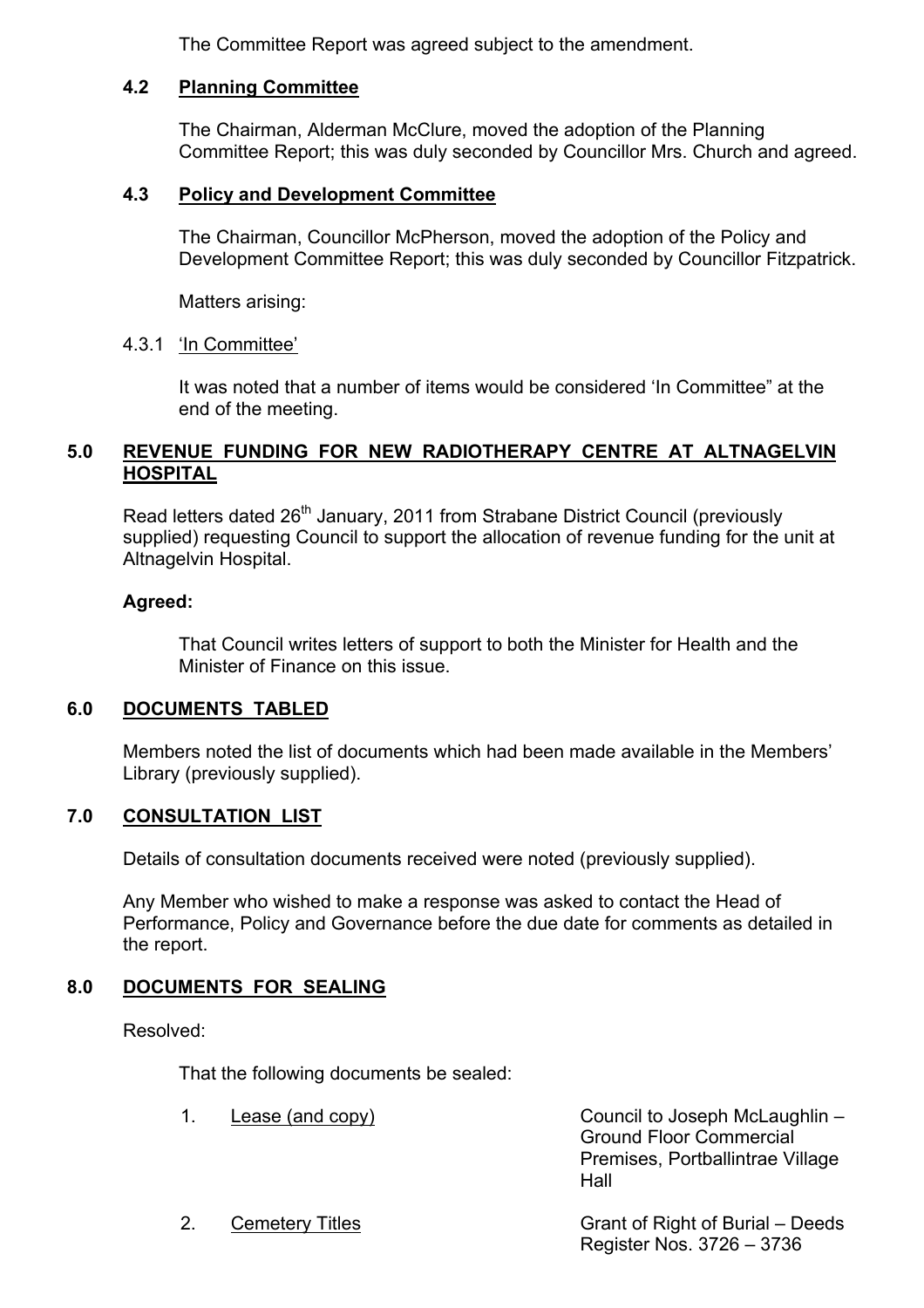inclusive:

| Agherton           |   |
|--------------------|---|
| <b>Ballywillan</b> | 2 |
| Coleraine          | 6 |
| Kilrea             |   |
| Portstewart        | З |

Advanced Deeds Register Nos. 0266 – 0271 inclusive:

| Agherton    | 1 |
|-------------|---|
| Coleraine   | 2 |
| Portstewart | 3 |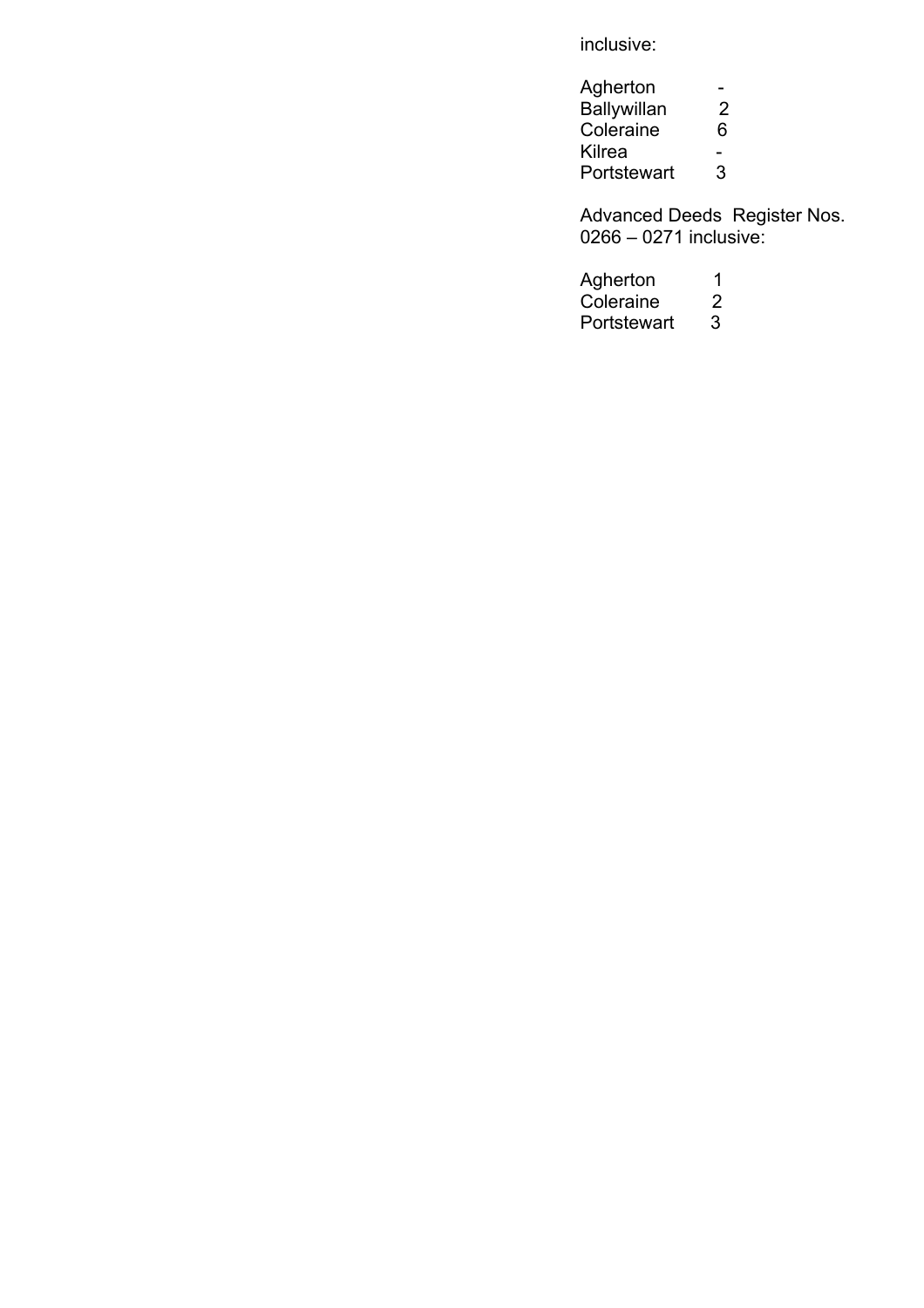### **LEISURE AND ENVIRONMENT COMMITTEE**

## **1st March, 2011.**

|                                          |                                                                                                                                                                                                                                                                                           |                                                                                                                                                                    | 1st March, 2011. |
|------------------------------------------|-------------------------------------------------------------------------------------------------------------------------------------------------------------------------------------------------------------------------------------------------------------------------------------------|--------------------------------------------------------------------------------------------------------------------------------------------------------------------|------------------|
| <b>Present:</b>                          | Councillor J. M. Bradley, in the Chair                                                                                                                                                                                                                                                    |                                                                                                                                                                    |                  |
|                                          | The Mayor, Councillor N. F. Hillis                                                                                                                                                                                                                                                        |                                                                                                                                                                    |                  |
|                                          | The Deputy Mayor, Councillor A. S. Cole                                                                                                                                                                                                                                                   |                                                                                                                                                                    |                  |
|                                          | <b>Aldermen</b>                                                                                                                                                                                                                                                                           |                                                                                                                                                                    |                  |
|                                          | E. T. Black (Mrs.)<br>W. T. Creelman<br>M. T. Hickey (Mrs.)<br>(Items $4.1 - 8.1$ )                                                                                                                                                                                                       | D. McClarty<br>W. J. McClure                                                                                                                                       |                  |
|                                          | <b>Councillors</b>                                                                                                                                                                                                                                                                        |                                                                                                                                                                    |                  |
|                                          | C. S. Alexander (Ms.)<br>O. M. Church (Mrs.)<br>T. J. Deans<br>E. P. Fielding (Mrs.)<br>(Items $4.1 - 8.1$ )<br><b>B.</b> Fitzpatrick<br>S. Gilkinson<br>D. Harding<br>(Items $3.1 - 8.1$ )                                                                                               | W. A. King<br>(Items $3.1 - 8.1$ )<br><b>B.</b> Leonard<br>R. Loftus (Mrs.)<br>G. L. McLaughlin<br>(Items $3.1 - 8.1$ )<br>R. A. McPherson<br>(Items $4.4 - 8.1$ ) |                  |
| <b>Officers in</b><br><b>Attendance:</b> | Director of Technical Services, Director of<br>Environmental Health, Interim Director of Leisure<br>Services, Senior Environmental Health Officer, Head of<br>Development Services (Items 5.3.2 - 8.1), Environment<br>Officer (Items 1.0 – 6.0), Biodiversity Officer (Items 1.0 – 8.0), |                                                                                                                                                                    |                  |

#### **1.0 WELCOME**

The Chairman welcomed everyone to the meeting and extended a special welcome to journalism students from the University of Ulster.

Administrative Assistant.

Technical Services and Waste Management Officer (Items 4.1 – 8.0), Senior Technical Officer (Items 6.0 – 8.1) and

#### **2.0 "IN COMMITTEE"**

 Following a request by the Director of Technical Services it was agreed to discuss an item which had been too late for inclusion in the agenda, at the end of the meeting "In Committee".

### **3.0 LEISURE SERVICES' REPORT**

 The Report of the Interim Director of Leisure Services was considered (previously supplied).

Matters arising: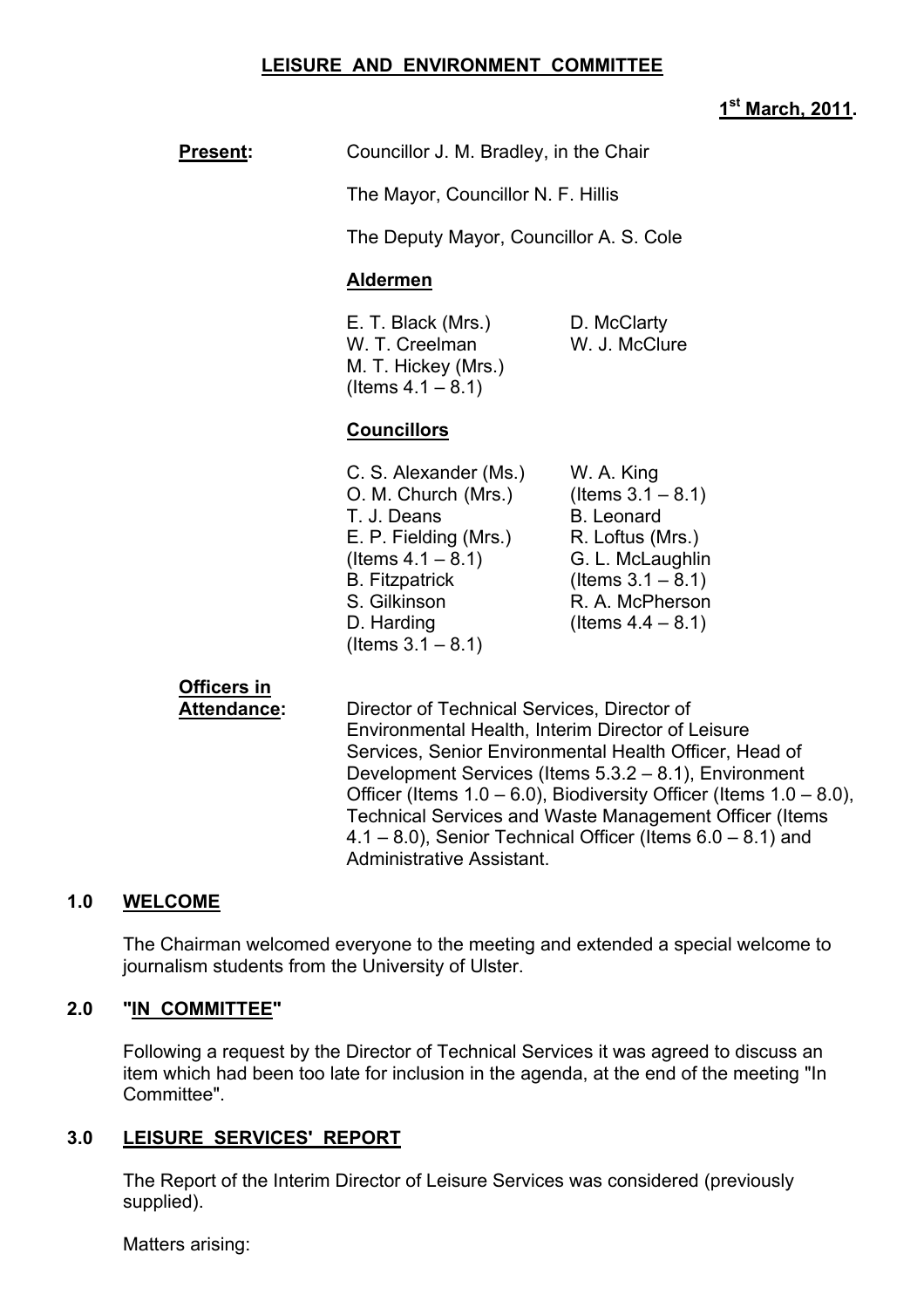# **3.1 For Information**

Members noted information on the following topics, as detailed in the report:

- Leisure Services Restructure
- Disabled Access Award Flowerfield Arts Centre
- Coleraine Leisure Centre Open Day, 12th February, 2011 11.00 a.m. 4.00 p.m.
- Easter Football and Multi-Sports Coaching Courses for Young People
- St. Patrick's Day Festival

# **4.0 ENVIRONMENTAL HEALTH REPORT**

The Report of the Director of Environmental Health was considered (previously supplied).

Matters arising:

# **4.1 Emergency Planning – Mutual Aid Protocols**

Consideration was given to information on this topic, as detailed in the report.

### **Recommended:**

That Council sign up to the following agreed protocols:

- District Council Mutual Aid Protocol (Appendix I of report)
- Emergency Call-Off Contracts Joint Protocol Northern Ireland Housing Executive/Northern Ireland District Councils (Appendix II of report)

# **4.2 Petroleum Licensing**

Consideration was given to information on this topic, as detailed in the report.

### **Recommended:**

 That Council adopt the revised Petroleum Licence Conditions (Appendix III of report) for inclusion in all Petroleum Licences as issued by Council from 2011.

# **4.3 Consultation on a Ten Year Tobacco Control Strategy for Northern Ireland**

Consideration was given to information on this topic, as detailed in the report.

### **Recommended:**

 That Council welcome this consultation opportunity. A full consultation response would be made on Council's behalf and issues raised by members would be included in Council's response.

# **4.4 For Information**

Members noted information on the following topics, as detailed in the report: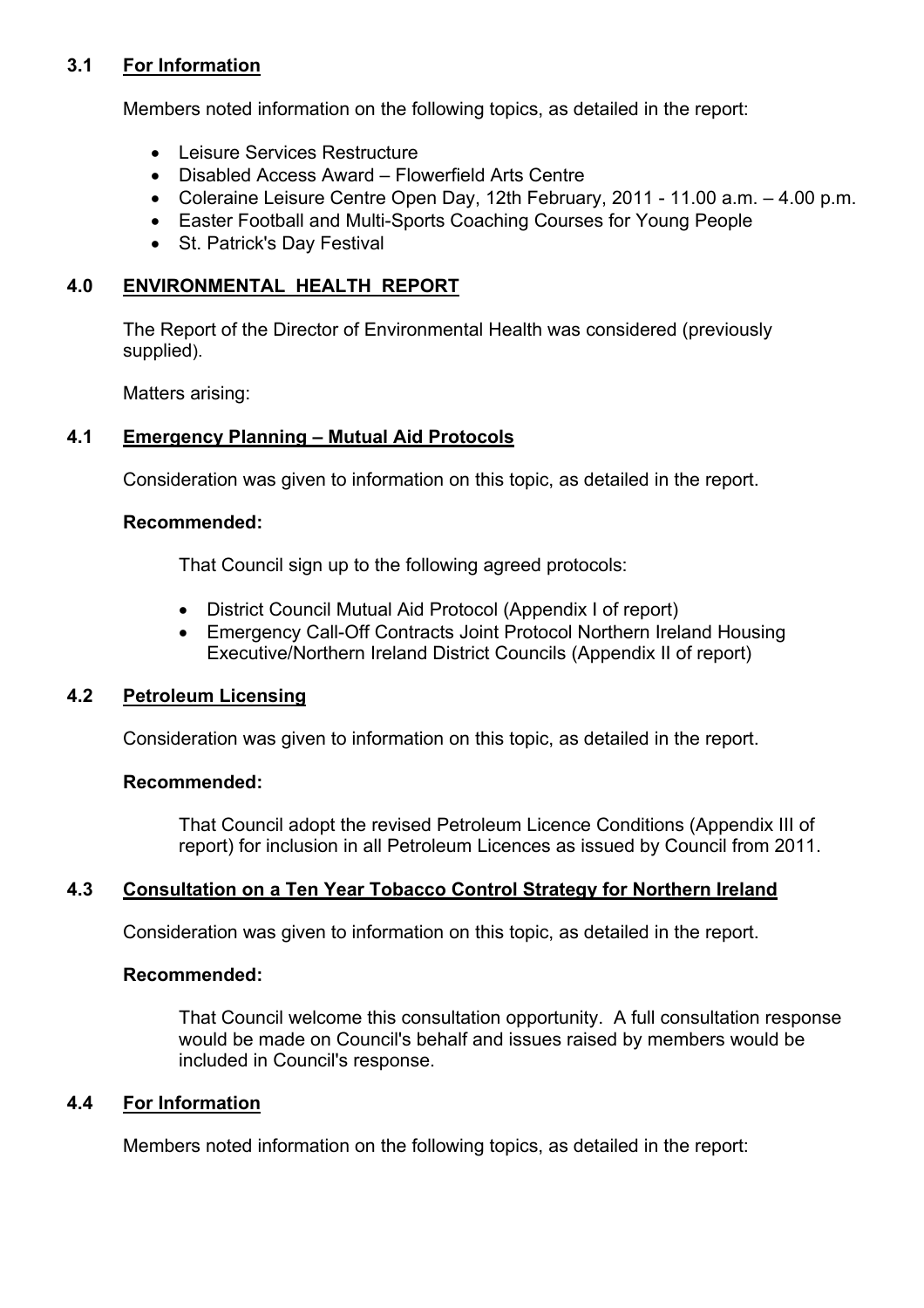# **4.4.1 Cigarette Test Purchase Exercise – February 2011**

A member referred to the circulation of illegal cigarettes. The Senior Environmental Health Officer advised if anyone had information about the circulation of illegal cigarettes they should forward the information to the PSNI. The Chairman highlighted the dangerous contents in illegal cigarettes and advised the public to desist purchasing them.

# **4.4.2 Outcome of Legal Proceedings:**

| (1) | Defendant: | Sonya White<br>5 Homefield Place<br>Coleraine            |                                                                                                   |
|-----|------------|----------------------------------------------------------|---------------------------------------------------------------------------------------------------|
|     | Offence:   | of The Dogs (NI) Order 1983.                             | Keeping a dog without a valid licence contrary to Article 17 (1)                                  |
|     | Result:    | Fine:<br>Legal Costs:<br><b>Court Costs:</b>             | £50.00<br>£70.00<br>£19.00                                                                        |
| (2) | Defendant: | Simon Williams<br>5 Glenaan Drive<br>Portrush            |                                                                                                   |
|     | Offence:   | of The Dogs (NI) Order 1983.                             | Keeping a dog without a valid licence contrary to Article 17 (1)                                  |
|     | Result:    | Fine:<br>Legal Costs:<br><b>Court Costs:</b>             | £50.00<br>£70.00<br>£16.00                                                                        |
| (3) | Defendant: | <b>Connor Flannery</b><br>651 Glenmanus Park<br>Portrush |                                                                                                   |
|     | Offences:  | Order 1983.                                              | Allowing a dog to stray contrary to Article 22 of The Dogs (NI)                                   |
|     |            |                                                          | Keeping a dog without valid ID contrary to Article 31 (2) of<br>The Dogs (NI) Order 1983 (2 No.). |
|     |            | Prohibiting Dogs from Beaches.                           | Exercising a dog on a restricted beach contrary to Bye-Law                                        |
|     | Result:    | Fine:<br>Legal Costs:<br><b>Court Costs:</b>             | £100.00<br>£70.00<br>£19.00                                                                       |
| (4) | Defendant: | <b>Kelly Faulkner</b><br>13 Ramore Court<br>Portrush     |                                                                                                   |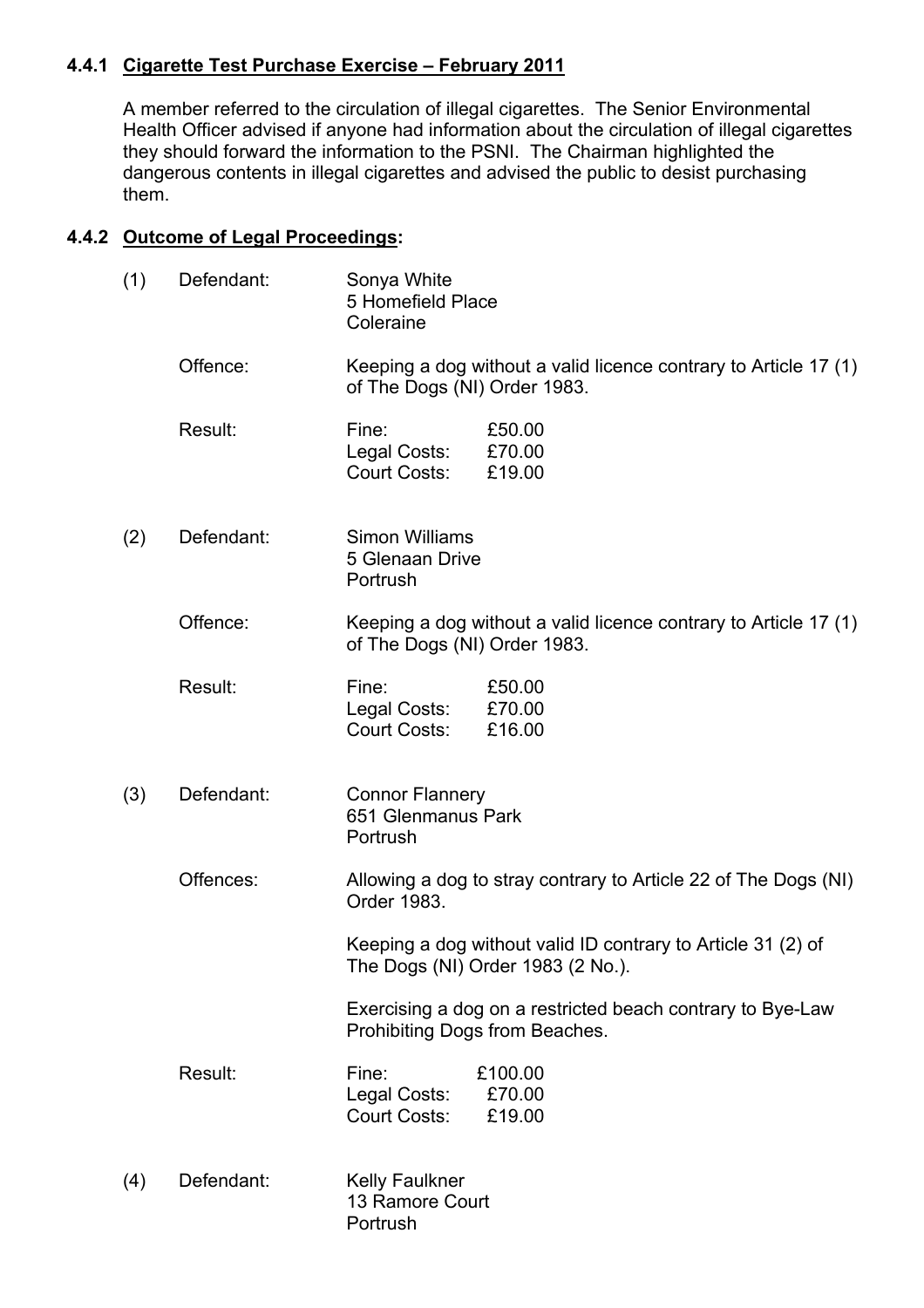Offences: Keeping a dog without a valid licence contrary to Article 17 (1) of The Dogs (NI) Order 1983.

> Allowing a dog to stray contrary to Article 22 of The Dogs (NI) Order 1983 on three occasions.

 Keeping a dog without valid ID contrary to Article 31 (2) of The Dogs (NI) Order 1983 on three occasions.

Result: Fine: £200.00 Legal Costs: £70.00 Court Costs: £25.00

### **5.0 TECHNICAL SERVICES' REPORT**

The Report of the Director of Technical Services was considered (previously supplied).

Matters arising:

# **5.1 Entertainment Licences**

## **5.1.1 Captain's Bar, 8 Lower Captain Street, Coleraine**

An application for grant of an Entertainment Licence had been received from Mr. J. Bradley, c/o Captain's Bar.

Days and times on which it is intended to provide such entertainment:

 Monday – Saturday: 11.30 a.m. – 11.00 p.m. and on those occasions when a late licence has been granted by PSNI, then 11.30 a.m. - 1.00 a.m.

Sunday: 12.30 p.m. – 10.00 p.m.

 and on those occasions when a late licence has been granted by PSNI, then 12.30 p.m. – midnight.

### **Recommended:**

 That an Entertainment Licence be granted subject to compliance with any recommendations made by the NI Fire and Rescue Service and Council's Licensing Department inclusive of the following special conditions:

- All requirements as contained within Night Safe Coleraine Code of Best Practice 2008.
- All door supervisors employed must be licensed with a scheme recognised by Coleraine Borough Council.

### **5.1.2 Jim Watt Sports Centre, Kinard Park, Garvagh**

 An application for grant of an Entertainment Licence had been received from Mr. A. Carmichael, c/o Leisure Services Department, Coleraine Borough Council.

Days and times on which it is intended to provide such entertainment:

 Monday/Tuesday - Saturday/Sunday: 10.00 a.m. – 1.30 a.m. Sunday: 10.00 a.m. – 11.30 p.m.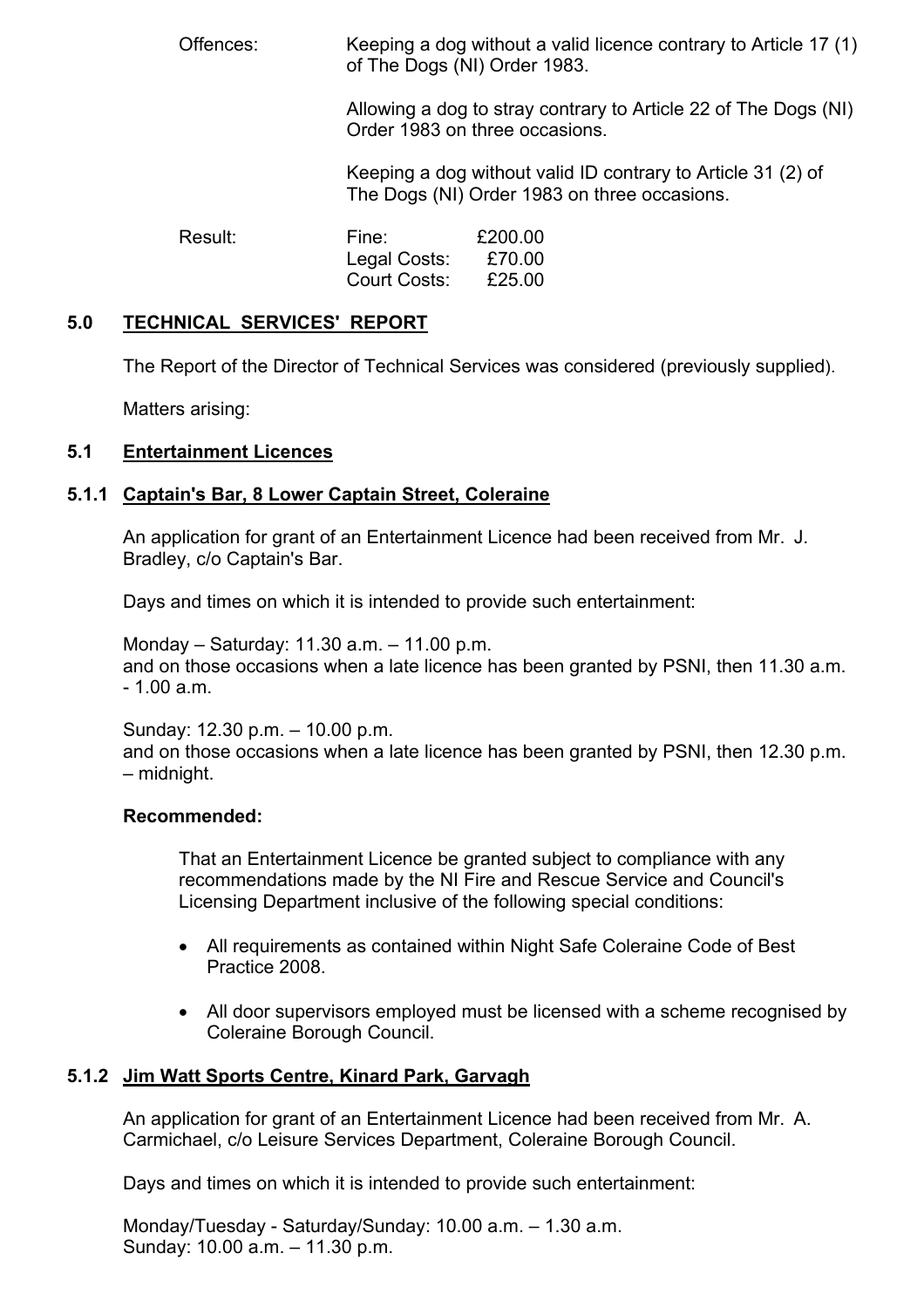## **Recommended:**

 That an Entertainment Licence be granted subject to no representations being received within the statutory period, no PSNI objections and compliance with any recommendations made by the NI Fire and Rescue Service and Council's Licensing Department inclusive of the following special conditions:

- All requirements as contained within Night Safe Coleraine Code of Best Practice 2008.
- All door supervisors employed must be licensed with a scheme recognised by Coleraine Borough Council.

# **5.2 Building Control**

# **5.2.1 Approvals**

Members noted that approval had been granted for 35 applications.

## **5.2.2 Waiver of Building Control Fees for Roof-Space Insulation – Energy Efficiency Homes Scheme**

Consideration was given to information on this topic, as detailed in the report.

## **Recommended:**

 That additional insulation to roof areas in domestic dwellings continues to be exempt from Building Regulation Fees, for the above scheme, until  $30<sup>th</sup>$  June, 2011.

# **5.3 For Information**

# **5.3.1 Environmental Management Plans (EMPs)**

The Environment Officer was in attendance to present a report to members on Environmental Management Plans for properties currently managed for public access and recreation.

 He advised that a small team of experienced officers would meet to discuss developing flexible in-house EMPs for each property (not less than 1.5 ha) and highlighted various issues including:

- The benefits of environmentally-sensitive improvements
- Local Nature Reserve Designation
- Council lands
- Parks
- Whiterocks

# **5.3.2 Local Biodiversity Action for Coleraine**

 Rachel Bain, the recently appointed joint Biodiversity Officer for Coleraine, Ballymoney and Limavady Borough Councils was in attendance to present a report to members on the proposed Biodiversity Action Programme.

 The Biodiversity Officer updated members on the various projects and events in each Council area and answered members' various questions. Following a query regarding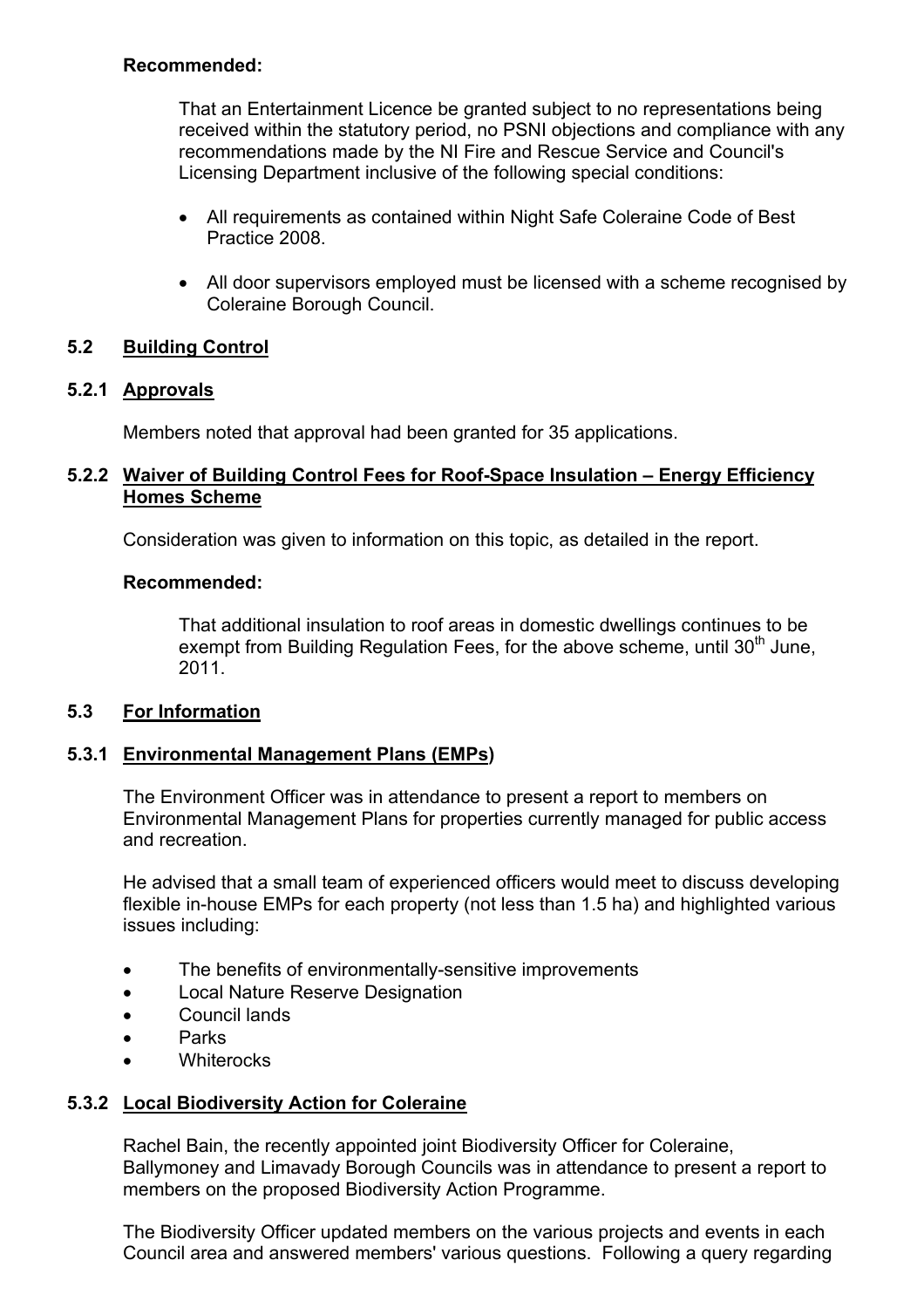requests for Tree Preservation Orders, the Biodiversity Officer advised members to forward details of trees to her and she would engage with the Planning Department.

## **6.0 COMMUNITY SUPPORT PLAN - ADDITIONAL FUNDING FROM DSD**

Consideration was given to information on this topic, as detailed in the report.

### **Recommended:**

That Council awards the additional funding of £11,628.00 provided by Department for Social Development to the two voluntary advice providers currently holding Service Level Agreements with Council, subject to need, using the agreed allocation formula as follows:

- Causeway Citizen Advice Bureau £9,651.24
- Causeway Women's Aid £1,976.76

Members noted that the funding must be spent by 31<sup>st</sup> March, 2011.

## **7.0 CIVIC RECEPTION FOR THE OFFICIAL OPENING OF THE COLERAINE WEST COMMUNITY CENTRE**

 The Chairman reminded members of the official opening of the Coleraine West Community Centre on Wednesday, 2<sup>nd</sup> March, 2011 at 10.00 a.m.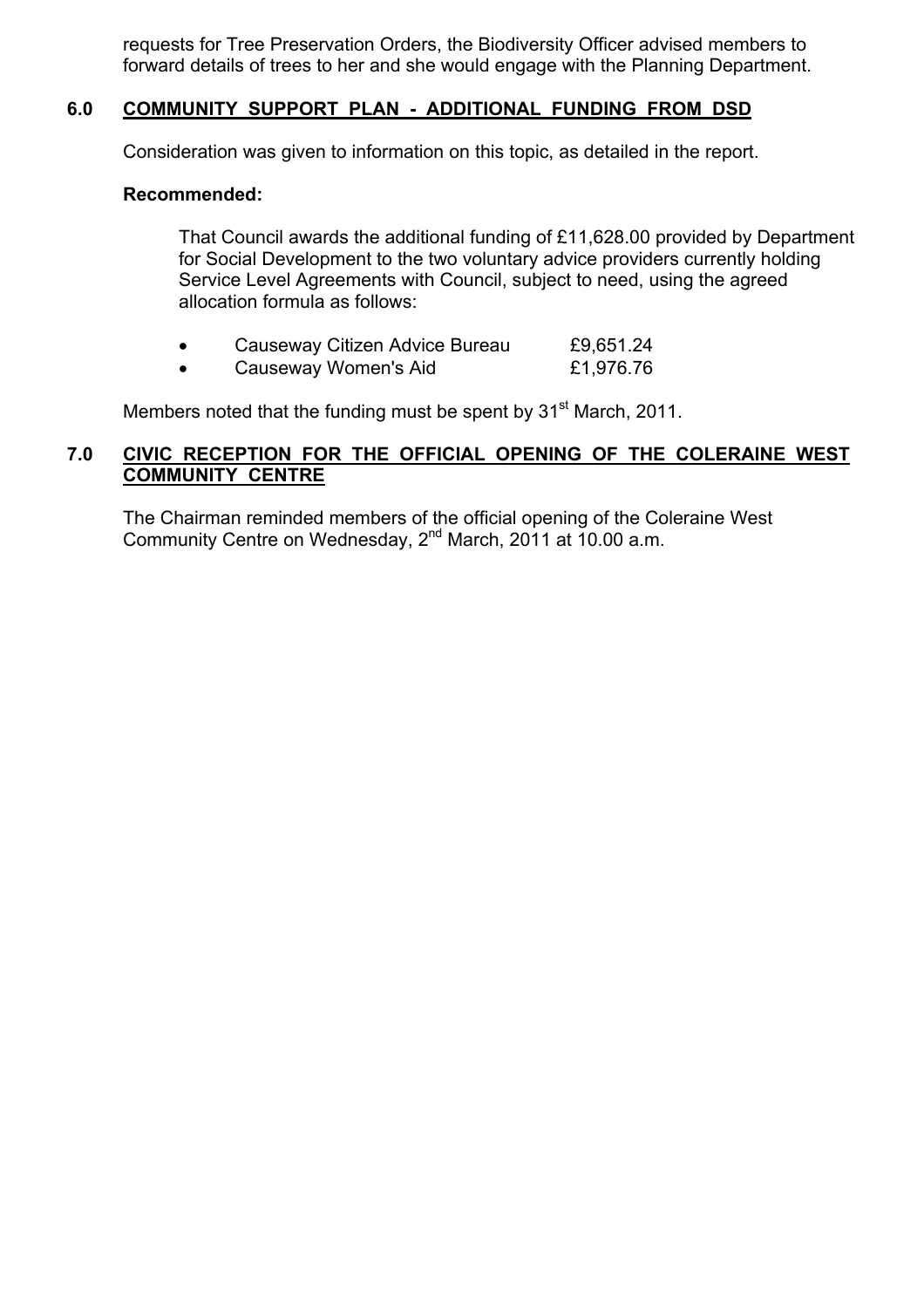### **PLANNING COMMITTEE**

## **08 March 2011**

| <b>Present:</b>                   | Alderman W. J. McClure in the Chair<br>The Deputy Mayor, Councillor A. S. Cole<br><b>Aldermen</b>                                                                                                                                                      |                                                                                                                                       |
|-----------------------------------|--------------------------------------------------------------------------------------------------------------------------------------------------------------------------------------------------------------------------------------------------------|---------------------------------------------------------------------------------------------------------------------------------------|
|                                   |                                                                                                                                                                                                                                                        |                                                                                                                                       |
|                                   |                                                                                                                                                                                                                                                        |                                                                                                                                       |
|                                   | W. T. Creelman<br>M. T. Hickey (Mrs.)                                                                                                                                                                                                                  | D. McClarty<br>(Items $2.0 - 9.0$ )                                                                                                   |
|                                   | <b>Councillors</b>                                                                                                                                                                                                                                     |                                                                                                                                       |
|                                   | C. S. Alexander (Ms.)<br>D. D. Barbour<br>J. M. Bradley<br>(Items $2.0 - 9.0$ )<br>O. M. Church (Mrs.)<br>T. J. Deans<br><b>B.</b> Fitzpatrick                                                                                                         | D. Harding<br><b>B.</b> Leonard<br>R. A. Loftus (Mrs.)<br>G. L. McLaughlin<br>R. A. McPherson<br>A. McQuillan<br>(Items $2.0 - 9.0$ ) |
| Also in<br><b>Attendance:</b>     | Representative from the Planning Service -<br>Mr. P. Duffy<br>Principal Administrative Officer, Principal Environmental<br><b>Health Officer and Administrative Assistant</b><br>The Mayor, Alderman Mrs. Black, Councillors Mrs.<br>Fielding and King |                                                                                                                                       |
| <b>Officers in</b><br>Attendance: |                                                                                                                                                                                                                                                        |                                                                                                                                       |
| Apologies:                        |                                                                                                                                                                                                                                                        |                                                                                                                                       |
|                                   |                                                                                                                                                                                                                                                        |                                                                                                                                       |

### **1.0 WELCOME**

 The Chairman welcomed everyone to the Meeting including visitors in the public gallery and representatives from the DNAP Team.

### **2.0 DRAFT NORTHERN AREA PLAN (DNAP)**

 Mr. Tony Donnelly, Principal Planning Officer and Mrs. Karen Dickson, Senior Planning Officer with the DNAP Team were in attendance to update Council on the Plan timetable and status.

 Mr. Donnelly updated members on the independent examination process which had been started by the Planning Appeals Commission. The PAC would host a public meeting in early May to explain the process. Stage I hearings would deal with strategic issues and would commence in September followed by Stage II hearings for sites specific objections. The hearings would conclude by March 2012. The final plan would be passed to the Department of Regional Development for certification of general conformity.

 Mr. Donnelly advised that the delay had been outside the Department's control as the judicial challenge had only been withdrawn in May 2010.

 A period of discussion ensued during which members expressed concern that the Plan could be out-of-date by the end of the examination process. Mr. Donnelly explained that the main purpose of the plan was the designation of land use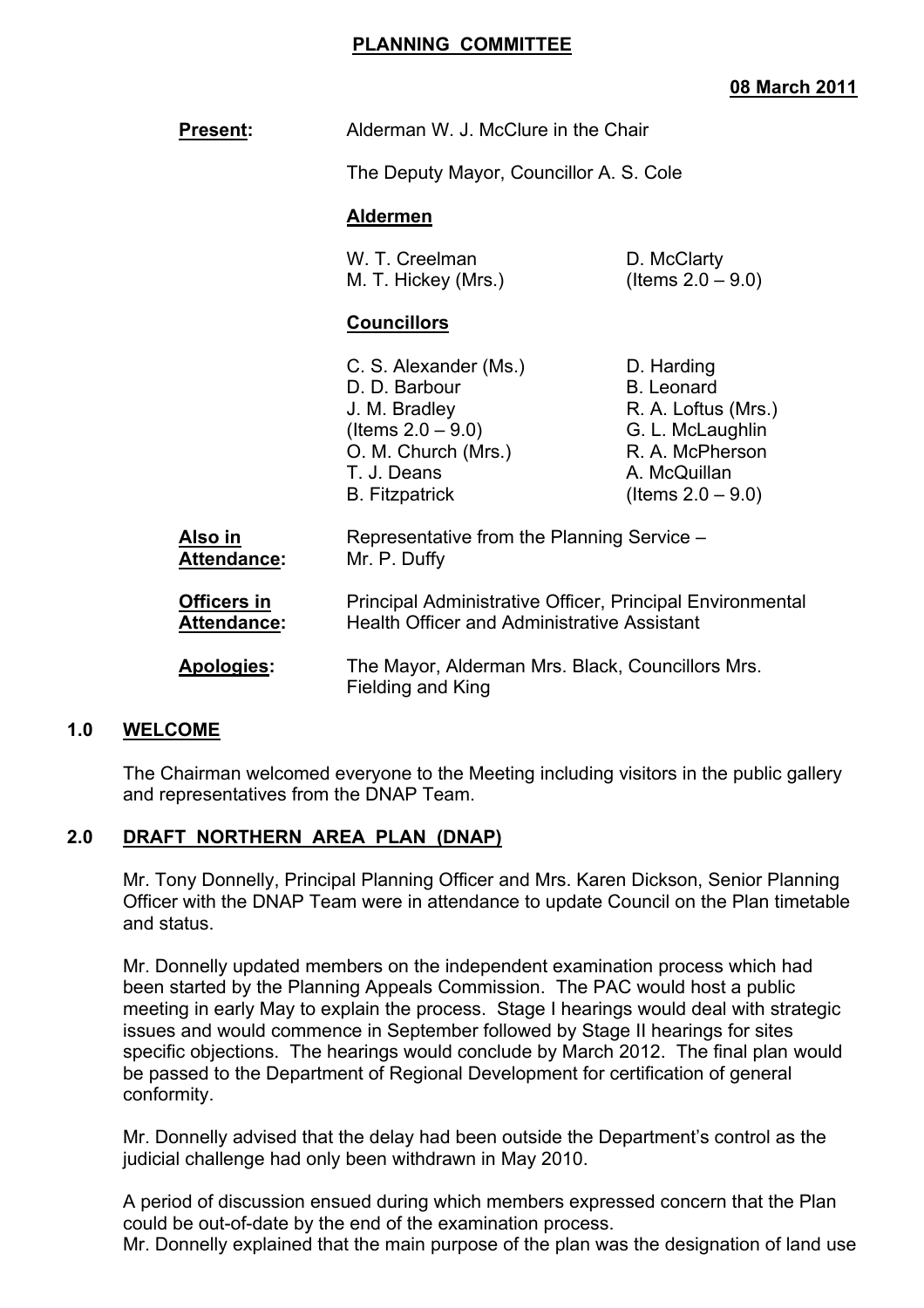zonings and environmental zonings, all of which would be 'fit for purpose' indefinitely.

 The Chairman thanked the representatives for attending after which they withdrew from the Meeting.

# **3.0 PLANNING APPLICATIONS**

A list of eighteen applications was presented for consideration (previously supplied).

# **Applications Deferred from Previous Meeting**

- 3.1 Application No. D1 C/2009/0073/F Redevelopment of caravan park with 4 detached dwellings, 28 semi-detached dwellings, 21 apartments, 6 terraced dwellings, 1 townhouse, access roads, open space, landscaping and construction of a right hand turning lane on Mill Road at 80 Mill Road, Portstewart for Bonalston Caravans Ltd.
- 3.2 Application D2 C/2010/0413/F One-and-a-half-storey dwelling with attic rooms and construct new access and parking adjacent to 3 Warke Place, Castlerock for Mr. B. McNeill
- 3.3 Application No. D3 C/2010/0414/F Demolitions of existing one-and-ahalf-storey detached dwelling and garage with construction of 2 no. one-and-a-half-storey semidetached dwellings (1 no. replacement and 1 no. proposed) with associated car parking, extensive private amenity and proposed landscaping at 10 O'Hara Drive, Portstewart for Mr. P. Hobson
- 3.4 Application No. D4 C/2010/0440/F Traditionally styled balcony to front elevation at 35 Kerr Street, Portrush for Mr. and Mrs. Storey
- 3.5 Application No. D5 C/2010/0495/ Amendment to extant approval Ref. C/2010/0006/F; amendments

The opinion of the Planning Service was to approve.

Following discussion it was agreed, six members voting in favour and three members voting against, that the application be approved.

The opinion of the Planning Service was to refuse.

It was agreed that this application be deferred for one month to facilitate the Planning Service in considering amended plans which were to be submitted.

The opinion of the Planning Service was to refuse.

It was agreed that the application be refused.

The opinion of the Planning Service was to refuse.

It was agreed that the application be refused.

The opinion of the Planning Service was to approve.

It was agreed that the application be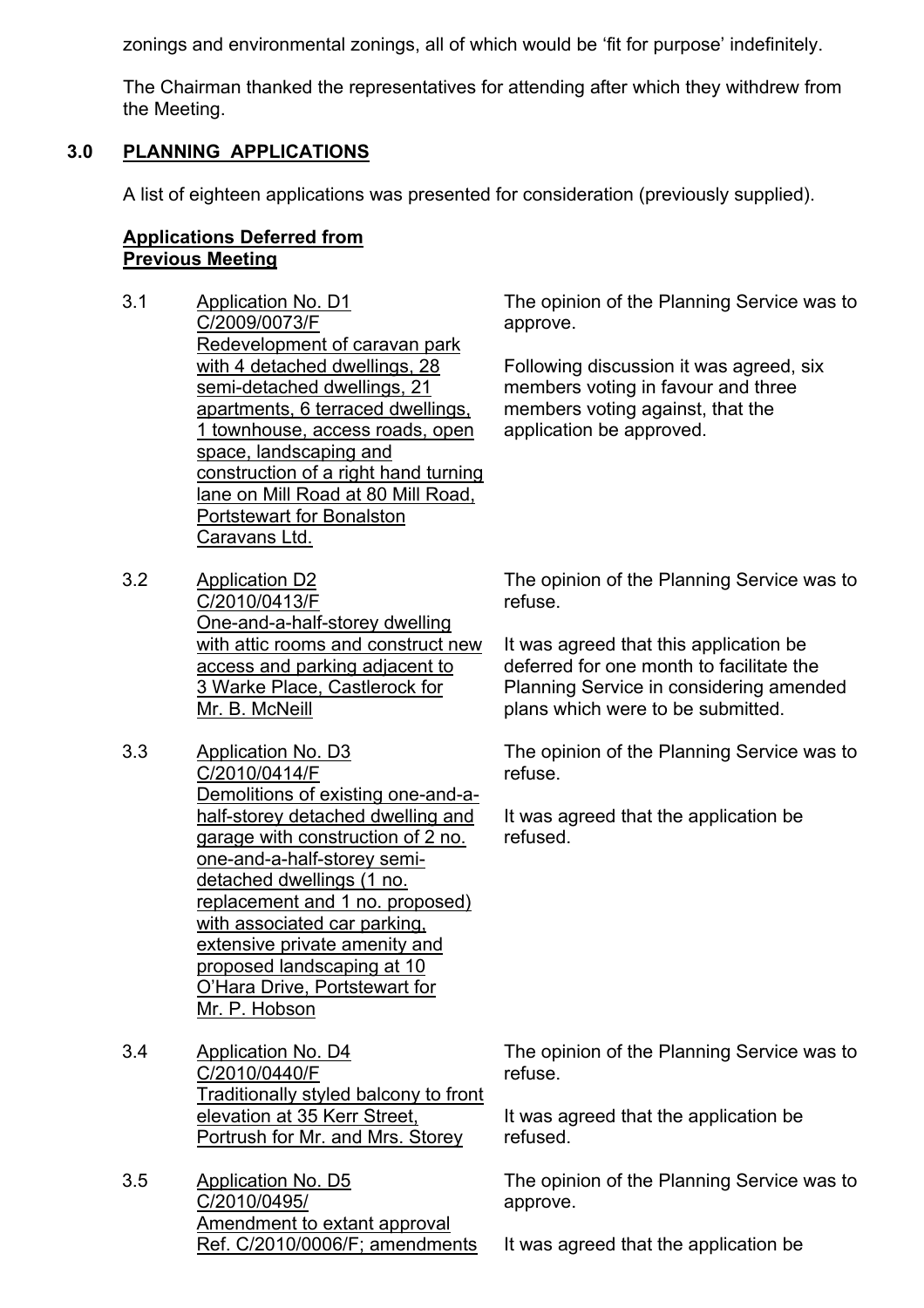to floor plans and elevations at 29 Craigahulliar Road, Portrush for Mr. J. McElderry

- 3.6 Application No. D6 C/2010/0520/F Proposed two-storey dwelling and detached garage 270m north west of 109 Mettican Road, Garvagh for Mr. R. J. Campbell
- 3.7 Application No. D7 C/2010/0548/F Alterations to include a granny flat at 68 Atlantic Road, Coleraine for Mr. T. R. Ramsey

### **New Applications**

- 3.8 Application No. 1 C/2010/0285/F Proposed change of use from existing industrial building to form a new church, including car parking and associated site works at former Aiken's timber factory, Hillman's Way, Ballycastle Road, Coleraine for Causeway Coast Vineyard Church
- 3.9 Application No. 2 C/2010/0367/F Retention of existing shed for agricultural machinery storage and sales at 58 Ballinteer Road, Macosquin, Coleraine for Mr. C. Millar

The opinion of the Planning Service was to approve.

It was agreed, thirteen members voting in favour and one member voting against, that the application be approved.

The opinion of the Planning Service was to approve.

Consideration was given to letters dated 3 and 8 March 2011 from WYG Ireland (circulated to each member).

It was proposed by Councillor Deans and seconded by the Deputy Mayor:

> That the application be deferred for one month to facilitate an office meeting on the grounds that all material planning considerations had not been assessed.

As an amendment it was proposed by Councillor McQuillan and seconded by Councillor Bradley:

> That the application be approved.

On being put to the meeting the amendment was carried, nine members

approved.

The opinion of the Planning Service was to refuse.

It was agreed that the application be refused.

The opinion of the Planning Service was to approve.

It was agreed that the application be approved.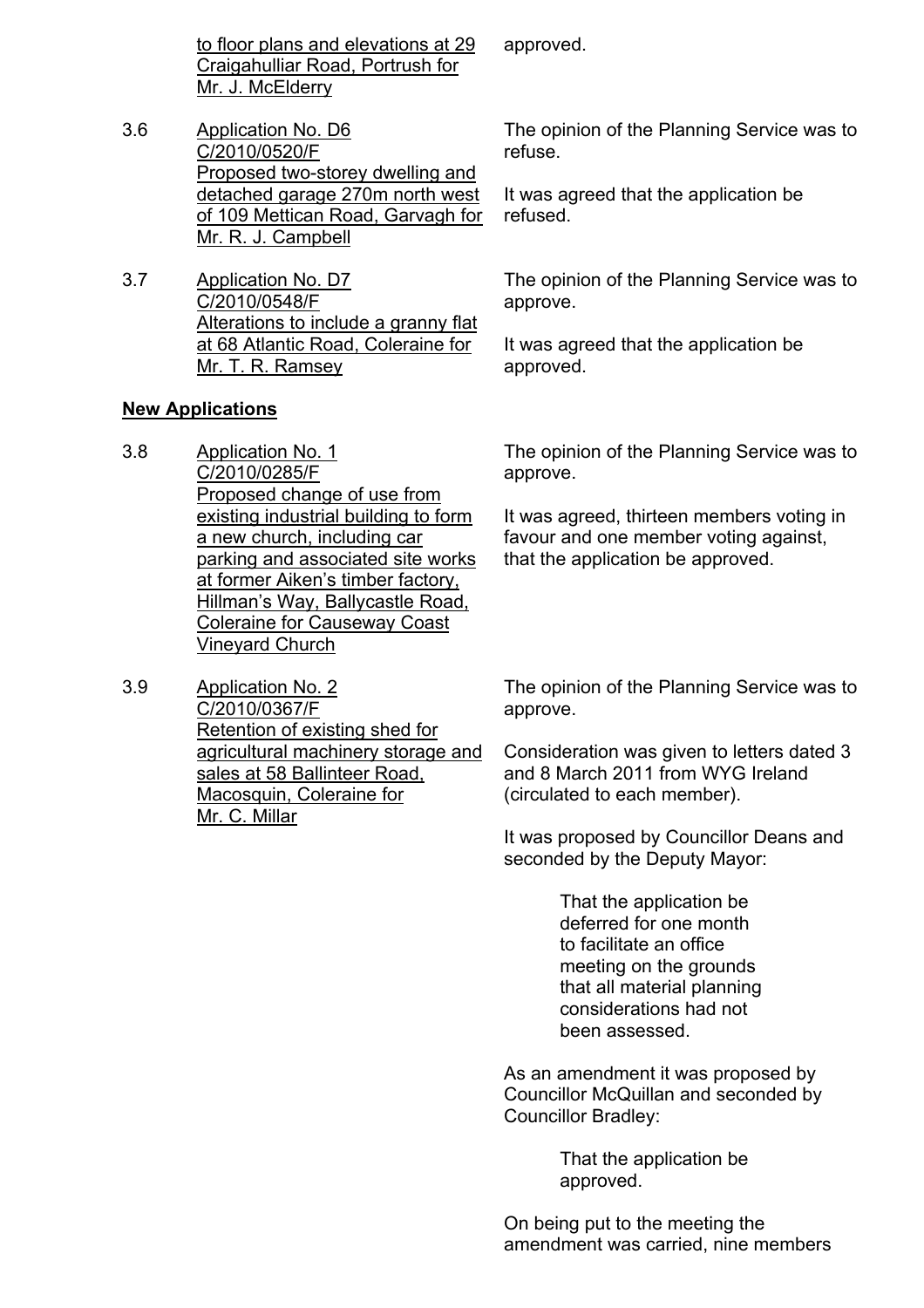3.10 Application No. 3 C/2010/0372/F Replace existing stone stable building with new equestrian shed to provide stables and equestrian storage at 124 Carrowreagh Road, Garvagh for Mr. J. Stewart

voting in favour and eight members voting against.

The opinion of the Planning Service was to approve.

It was proposed by Councillor McQuillan, seconded by Alderman McClarty and agreed:

> That the application be deferred for one month to facilitate an office meeting on the grounds that all material planning considerations had not been assessed.

The opinion of the Planning Service was to refuse.

The application had now been withdrawn.

The opinion of the Planning Service was to refuse.

Consideration was given to email dated 3 March 2011 and drawings from Murray Bell, Architect (previously supplied).

It was proposed by Councillor Ms. Alexander, seconded by Councillor Fitzpatrick and agreed:

> That the application be deferred for one month to facilitate an office meeting on the grounds that all material planning considerations had not been assessed.

The opinion of the Planning Service was to refuse.

It was proposed by Alderman Creelman, seconded by Councillor Bradley and agreed:

> That the application be deferred for one month to facilitate an office meeting on the grounds that all material planning considerations had not been assessed.

- 3.11 Application No. 5 C/2010/0530/F Agricultural barn opposite 9 Ballywatt Road, Coleraine for Mr. A. Purdy
- 3.12 Application No. 6 C/2010/0566/F Amended application to previously approved (C/2008/0075/F) to include amended front elevation and revisions to car parking arrangement to rear, at Nos. 40-42 Kerr Street, Portrush for Gemini Homes

3.13 Application No. 9 C/2010/0652/F Application to vary condition 7 of previous approval C/2005/1299/F (under article 28 of the Planning (NI) Order 1992, as amended) to permit Unit 16 to be occupied by the retailer Home Bargains at Riverside Regional Park, Coleraine for Kelvin Properties Ltd.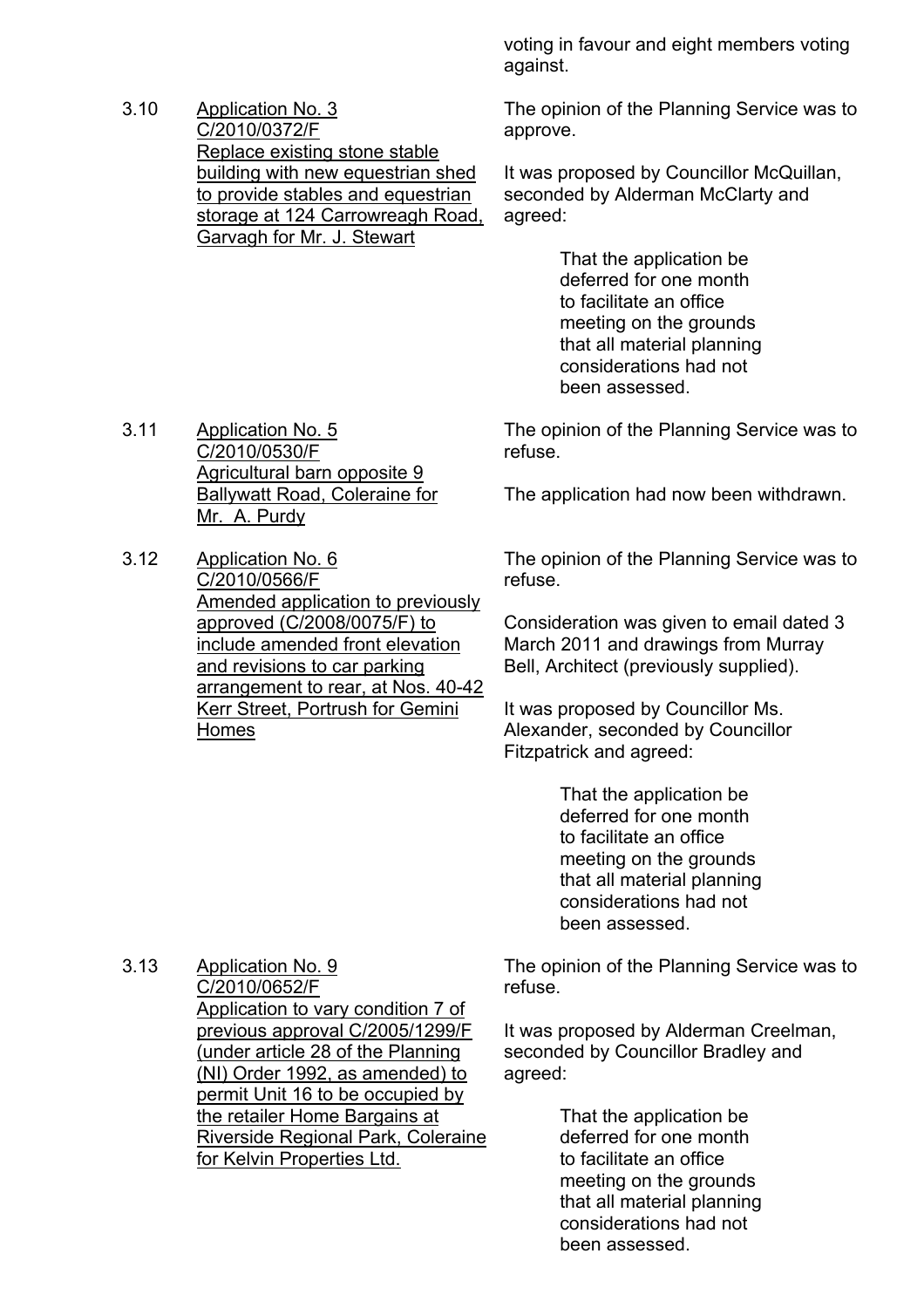3.14 Application No. 11 C/2010/0697/F Proposed extension to existing restaurant to provide new food preparation room at 55 Degrees North, 5 Causeway Street, Portrush for Fletchers Bistro Ltd.

The opinion of the Planning Service was to approve.

It was proposed by Councillor Ms. Alexander, seconded by Alderman Mrs. Hickey and agreed:

> That the application be deferred for one month to facilitate an office meeting on the grounds that all material planning considerations had not been assessed.

# **4.0 OFFICE MEETINGS**

It was noted that the office meetings would be held on Friday 1 April 2011.

# **5.0 CORRSTOWN HOUSE, PORTRUSH**

 Consideration was given to letter dated 20 January 2011 from the Minister for the Environment regarding Corrstown House, Portrush (previously supplied).

 NIEA's Historic Buildings Unit's actions to date had been in line with Annex D of Planning Policy Statement 6 (paragraph D3) and they would continue to encourage the owner to secure the building and its future. Noted.

# **6.0 APPLICATION NO. C/2008/0311/F CONCRETE BATCHING PLANT AT CRAIGAHULLIAR, PORTRUSH**

 Consideration was given to letter dated 21 February 2011 from the Minister for the Environment regarding the processing of the above application (previously supplied).

 It was noted that following further investigation of this case an issue in relation to the correct application fee had been identified which had placed the application on hold pending resolution of the fee issue. A letter had recently been issued to the applicant advising him of this issue and a response was awaited. Noted.

# **7.0 UNAUTHORISED HOUSE AND SHOP - 6 CRAIG VARA TERRACE, PORTRUSH**

 Consideration was given to letter dated 24 February 2011 from the Sub-Divisional Planning Officer regarding the unauthorised house and shop at 6 Craig Vara Terrace. Portrush (previously supplied).

 It was noted that an Enforcement Notice had been served on the owners of the above named property on 8 February 2010. The subsequent appeal made to the Planning Appeals Commission had been withdrawn on 6 October 2010 and the Notice now stands. Any further enforcement action deemed necessary would be taken once the current planning application C/2010/0633/F had been determined.

# **8.0 KIDDIELAND, CASTLE ERIN ROAD, PORTRUSH**

Consideration was given to letter dated 4 March 2011 from the Deputy Secretary and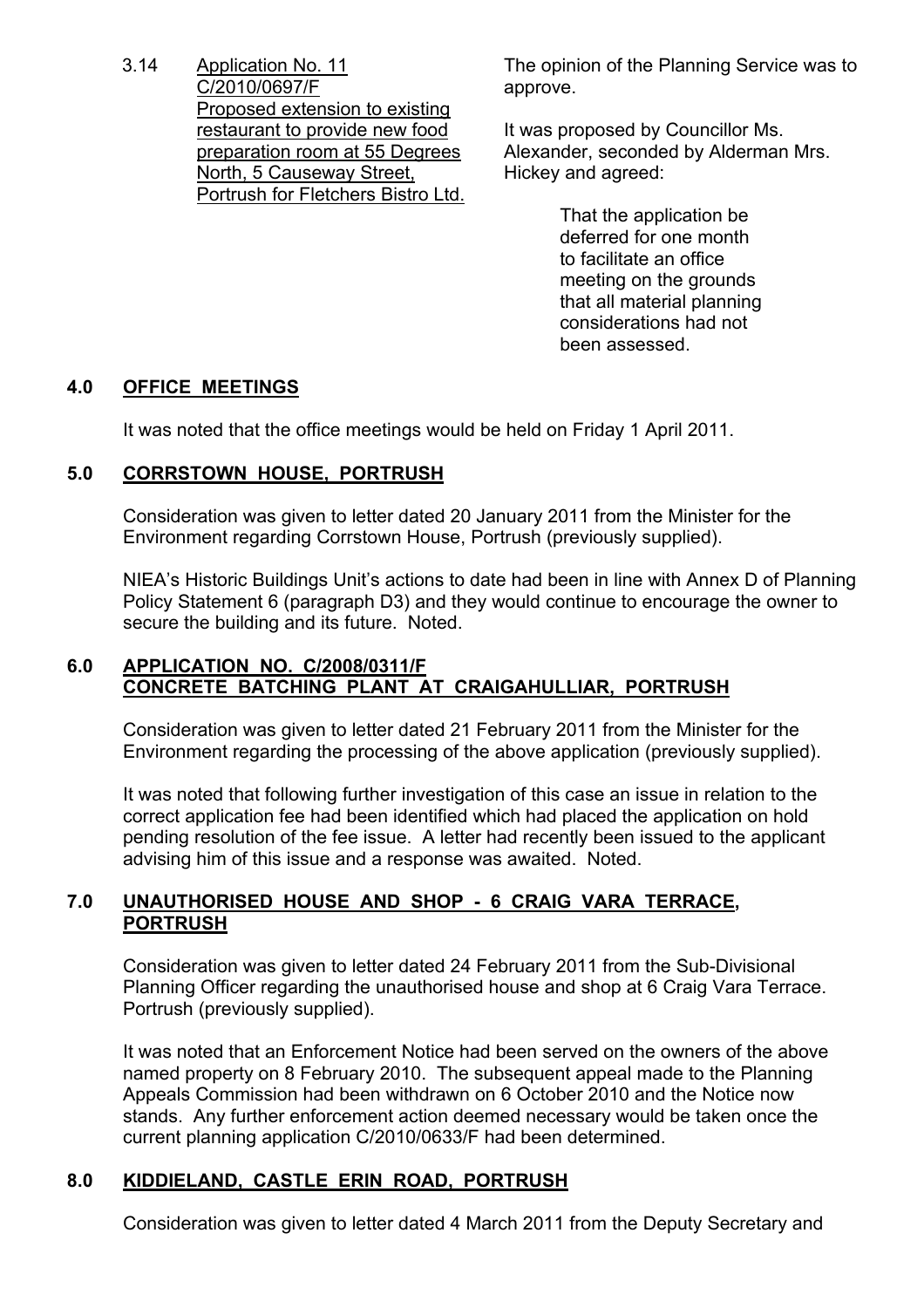Chief Executive of the Planning Service and explanatory note from FM Planning Ltd. regarding the above planning appeal (previously supplied).

Following discussion it was agreed:

 That Council write to the Chief Executive and the Minister for the Environment seeking further clarification on the Department's delay in serving an Enforcement Notice in this case and what powers are available for further action to be taken.

### **9.0 METROPOLE, PORTRUSH**

 Concern was expressed regarding the unsightly condition of the Metropole, Portrush and the visual impact of the building at a very prominent location in the town.

It was agreed:

 That Council write to the Planning Service to ascertain if there were any proposals to redevelop the site.

 It was further agreed that the matter be brought to the attention of the Technical Services Department for its dangerous/dilapidated buildings action list.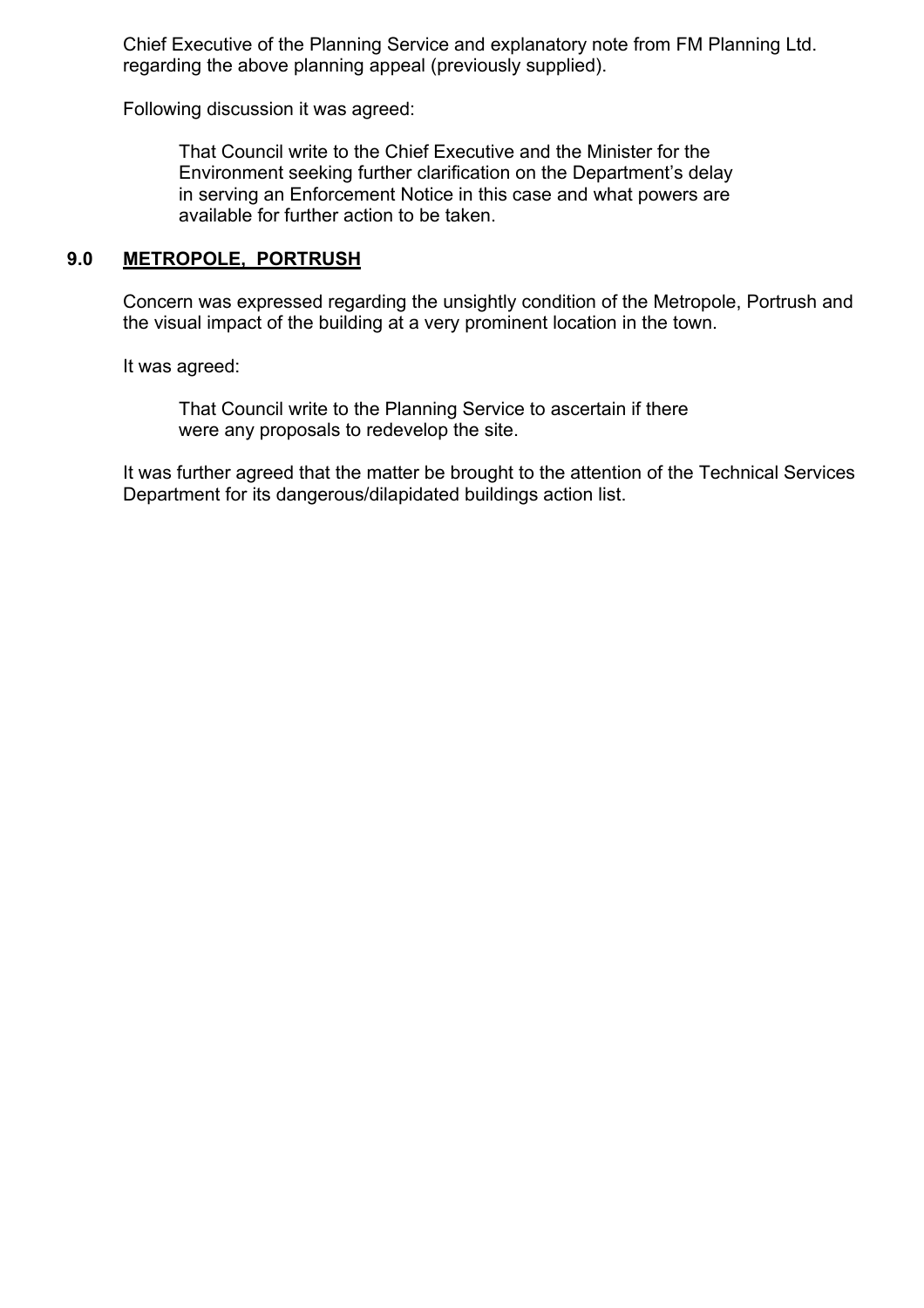## **POLICY AND DEVELOPMENT COMMITTEE**

### **15th March, 2011**

| <u>Present:</u>               | Councillor R. A. McPherson, in the Chair                                                                                                                                                                                                                                                                                                                                                                                                      |                                                                                                                             |
|-------------------------------|-----------------------------------------------------------------------------------------------------------------------------------------------------------------------------------------------------------------------------------------------------------------------------------------------------------------------------------------------------------------------------------------------------------------------------------------------|-----------------------------------------------------------------------------------------------------------------------------|
|                               | The Deputy Mayor, Councillor A. S. Cole                                                                                                                                                                                                                                                                                                                                                                                                       |                                                                                                                             |
|                               | <b>Aldermen</b>                                                                                                                                                                                                                                                                                                                                                                                                                               |                                                                                                                             |
|                               | E. T. Black (Mrs.)<br>W. T. Creelman<br>M. T. Hickey (Mrs.)                                                                                                                                                                                                                                                                                                                                                                                   | D. McClarty<br>W. J. McClure                                                                                                |
|                               | <b>Councillors</b>                                                                                                                                                                                                                                                                                                                                                                                                                            |                                                                                                                             |
|                               | C. S. Alexander (Ms.)<br>D. D. Barbour<br>J. M. Bradley<br>(Items $4.1 - 9.4$ )<br>O. M. Church (Mrs.)<br>E. P. Fielding (Mrs.)<br><b>B.</b> Fitzpatrick                                                                                                                                                                                                                                                                                      | S. Gilkinson<br>D. Harding<br>(Items $4.3 - 9.4$ )<br>W. A. King<br>R. A. Loftus (Mrs.)<br>G. L. McLaughlin<br>A. McQuillan |
| Officers in<br>Attendance:    | Town Clerk and Chief Executive, Head of Development<br>Services, Head of Performance, Policy and Governance,<br>Acting Head of Finance (Items $1.0 - 4.7$ ), Head of Leisure<br>Services (Item 9.1), Economic Development Manager (Items<br>1.0 - 4.7), Community Development Manager (Items 1.0 -<br>4.7), Transition Project Manager (Items 4.2 – 5.2), Acting PR<br>Manager (Items $1.0 - 4.7$ ) and Administrative Assistant<br>The Mayor |                                                                                                                             |
| Apology:                      |                                                                                                                                                                                                                                                                                                                                                                                                                                               |                                                                                                                             |
| Also in<br><b>Attendance:</b> | $($ ltem $9.1)$                                                                                                                                                                                                                                                                                                                                                                                                                               | Mr. Eddie Rowan and Mr. Brian Moore, PLM Promotions                                                                         |

### **1.0 WELCOME**

The Chairman welcomed all present to the Meeting, with a special welcome to the journalism students from the University of Ulster.

#### **2.0 CHAIRMAN'S REMARKS**

#### **2.1 Murder of Mrs. Marion Millican**

 Deepest sympathies were extended to the family circle of the late Mrs. Millican who was tragically murdered on 11<sup>th</sup> March, 2011.

### **2.2 Disaster in Japan**

Committee expressed their thoughts and prayers for those affected by the terrible circumstances unfolding in North East Japan. Members conveyed their sympathies for those who had lost loved ones, their best wishes for those suffering and in pain and their hopes that there would be no further deterioration of the nuclear reactors affected by the disaster.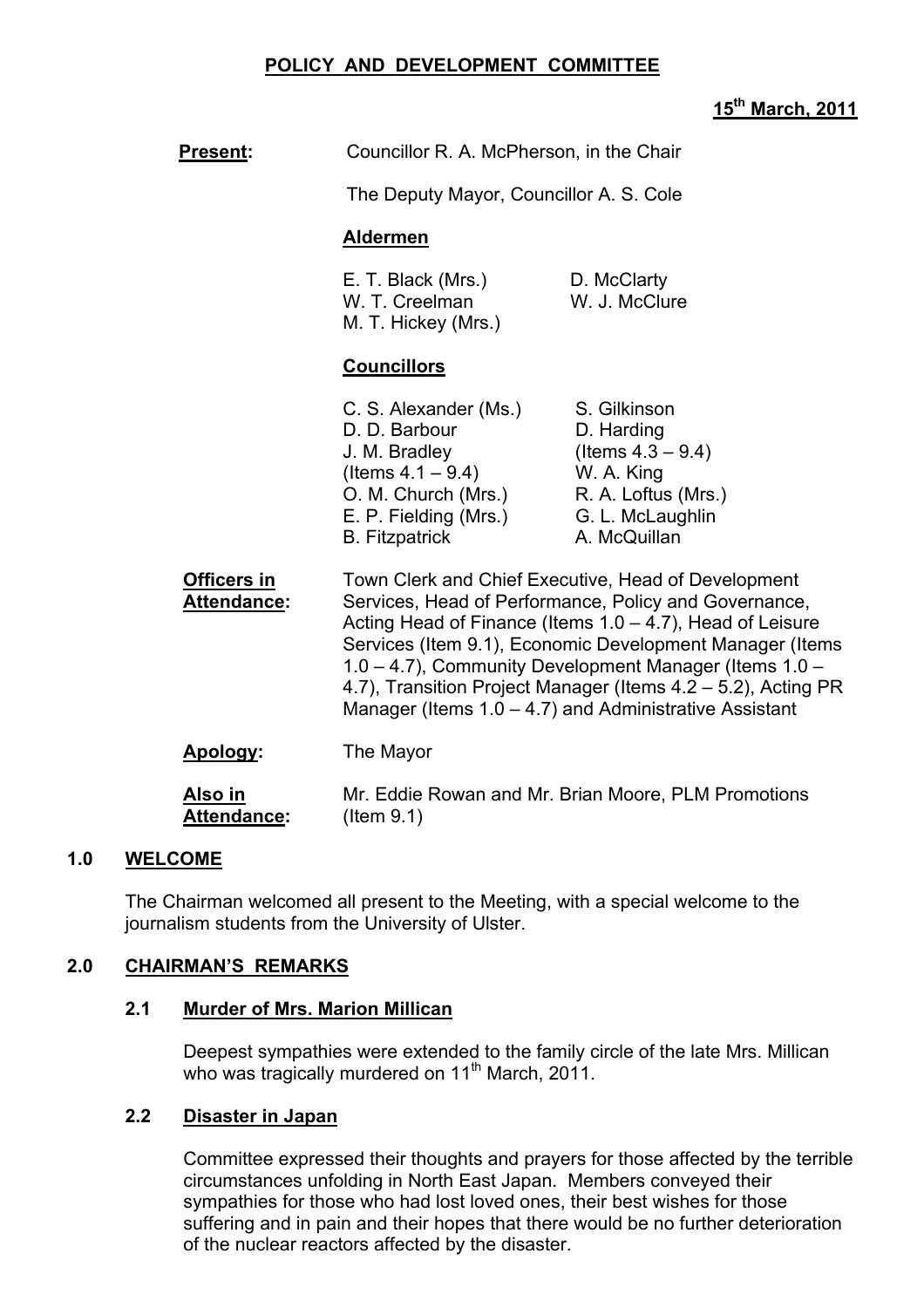## **2.3 Secondment**

The Chairman and Members extended their thanks and best wishes to Mrs. Denise McElhone, Acting PR Manager, who would be taking up a one-year secondment opportunity with the Health Service.

## **3.0 CORPORATE SERVICES' REPORT**

Consideration was given to the Corporate Services' Report (previously supplied).

Matters arising:

### **3.1 Bank Loan**

Northern Bank Limited had made a requirement for the passing of a resolution to enable Council to avail of a pre-negotiated loan for the funding of capital projects.

### **Recommended:**

 On the proposal of Alderman McClarty, seconded by Alderman Mrs. Black and with fifteen votes in favour and none against:

 'That the Council Members be and they are hereby authorised to accept on behalf of the Council the Facility Letter produced to the meeting issued by Northern Bank Limited in the terms and on the conditions as set out in the said letter'.

### **3.2 For Information**

Committee noted information on the following topics, as contained in the report:

- Introduction of International Financial Reporting Standards**.**
- Accounts for February 2011.

### **4.0 DEVELOPMENT SERVICES' REPORT**

 Consideration was given to the Report of the Head of Development Services (previously supplied).

Matters arising:

## **4.1 Collaborative Strategy for Local Economic Development in the Causeway Coast and Glens**

The Economic Development Manager updated Committee on the purpose, development, key issues and ultimate aim of the Collaborative Strategy and Action Plan for Local Economic Development in the Causeway Coast and Glens (previously supplied).

### **Recommended:**

That Council approves the Strategy and Action Plan as presented.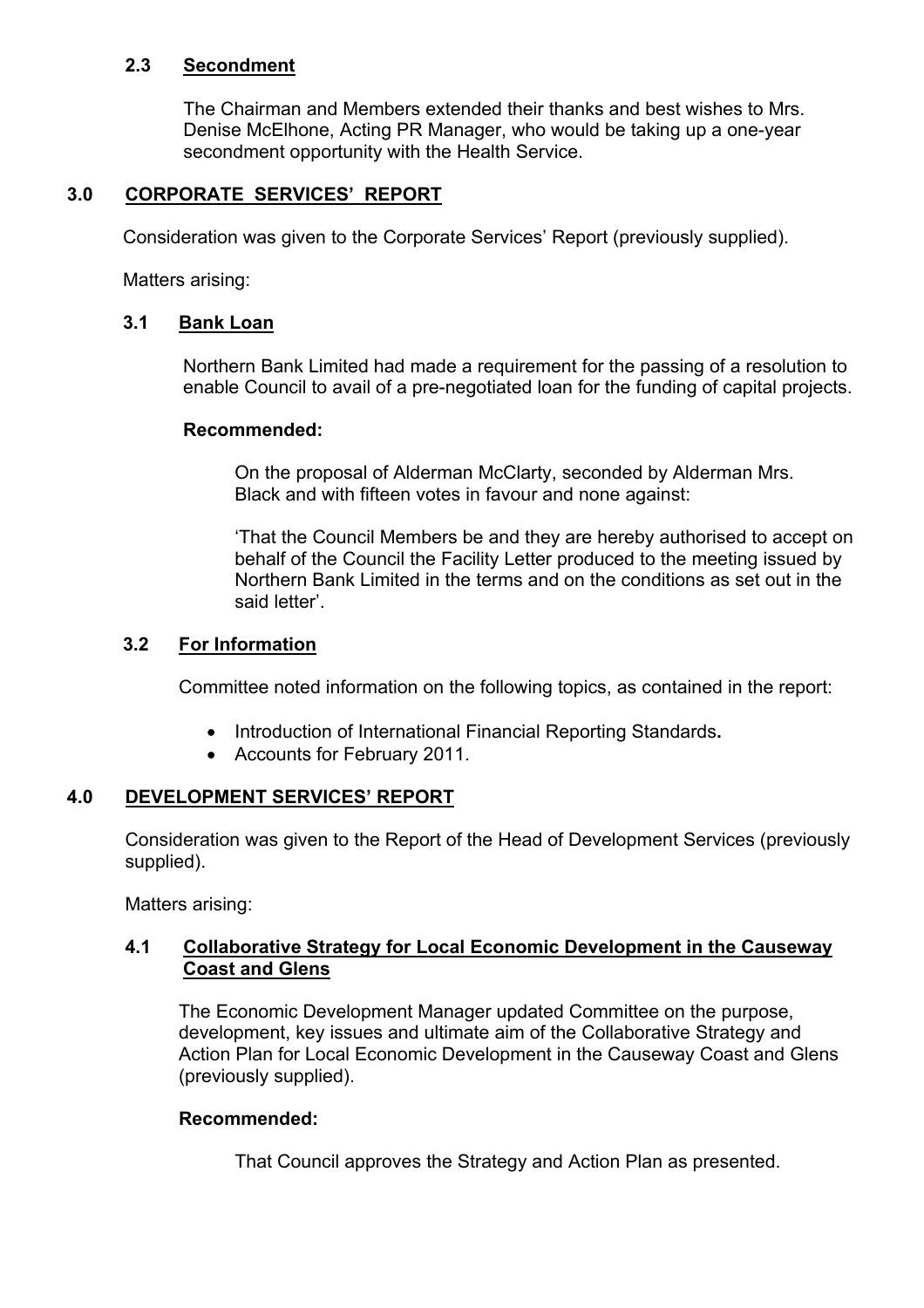## **4.2 COLLAGE**

 A request had been received from COLLAGE for Council to provide funding of £20,000 for the running costs of the rural office and £15,000 continuation funding for management of the Causeway Speciality Market, for the financial year 2011/2012.

 Committee noted Officers' recommendations for provision of funding for a sixmonth period pending the outcome of an Audit Committee review of Council contributions.

 A period of discussion ensued during which the Head of Development Services answered Members' questions.

### **Recommended:**

 On the proposal of Councillor King and seconded by the Deputy Mayor, that Council provides six months' funding to COLLAGE of up to £20,000.

### **4.3 Tourism Development Strategy – Coleraine Borough**

 Members noted information on proposals for the development of a new ten-year Tourism Development Strategy, as contained in the report.

 During the debate which followed, the Head of Development Services responded to Members' queries and recommended that the strategy go to tender.

### **Recommended:**

 That Council approves the preparation of a new Tourism Development Strategy for the Borough.

### **4.4 Relentless International North West 200**

Committee received an update on Council's PR activity around the NW200 including sponsorship recognition, media opportunities and branding.

 During discussion the Chairman agreed to enquire, at the NW200 Committee Meeting on  $16<sup>th</sup>$  March, as to how much funding was contributed to the event by other sponsors.

A Member's request for a copy of the presentation was noted by Officers.

 Committee extended congratulations to the PR team for their efforts on this project.

### **Recommended:**

That Council approves the PR/promotional package, as presented.

### **4.5 Community Support Plan (CSP) – Additional Funding from DSD**

Following the offer of additional funding to two voluntary advice providers, Causeway Women's Aid had responded that it was not in a position to accept the offer.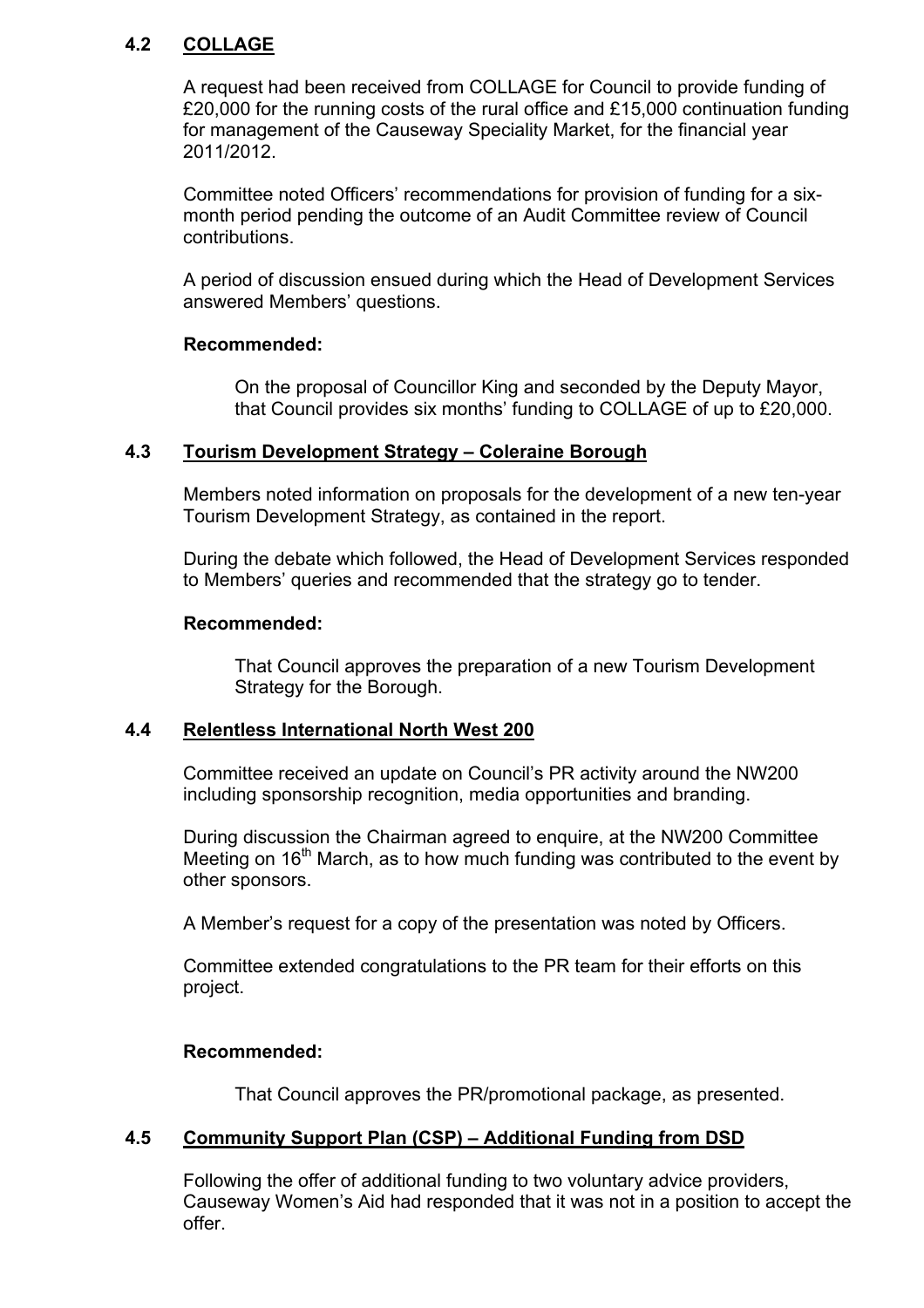Causeway Citizen's Advice Bureau had, however, advised that a shortfall in funds and additional demand on service indicated that it would be in a position to utilise the additional funding.

### **Recommended:**

That Council amends the offer of additional funding and allocates the total of £11,628 to Causeway Citizen's Advice Bureau subject to verification of shortfall.

### **4.6 Good Relations Strategy and Action Plan 2011-2014**

Consideration was given to the draft Good Relations Strategy and Action Plan 2011-2014 (previously supplied). The total budget for the Plan would be £124,620 with anticipated funding from the Office of the First Minister and Deputy First Minister (OFMDFM) of £87,250. This would result in a net cost to Council of £37,370.

### **Recommended:**

That Council approves the delivery of the Good Relations Strategy and Action Plan subject to funding from OFMDFM as indicated.

### **4.7 Regional Development Strategy (RDS) 10-Year Review**

 Consideration was given to the draft response to this Public Consultation (circulated), decision on which would be sought from Council on 22<sup>nd</sup> March, 2011.

### **4.8 For Information**

Committee noted information on the following topics, as contained in the report:

- Interview Skills Tuesday  $15<sup>th</sup>$  March, 2011.
- Propel event Thursday  $24<sup>th</sup>$  March, 2011.

# **5.0 REVIEW OF PUBLIC ADMINISTRATION**

### **5.1 ICE Programme Consultation Letter**

Read letter from Evelyne Robinson, President of NILGA, in relation to the ICE Programme, along with a draft response on behalf of Council (previously supplied).

#### **Recommended:**

That Council agrees the draft response.

### **5.2 Northern Ireland Elected Member Development Charter**

Read letter from NILGA (previously supplied) advising that the Causeway Coast and Glens Cluster submission to this programme had not been successful as a first phase project.

# **6.0 CHIEF EXECUTIVE'S REPORT**

The Report of the Chief Executive was considered (previously supplied).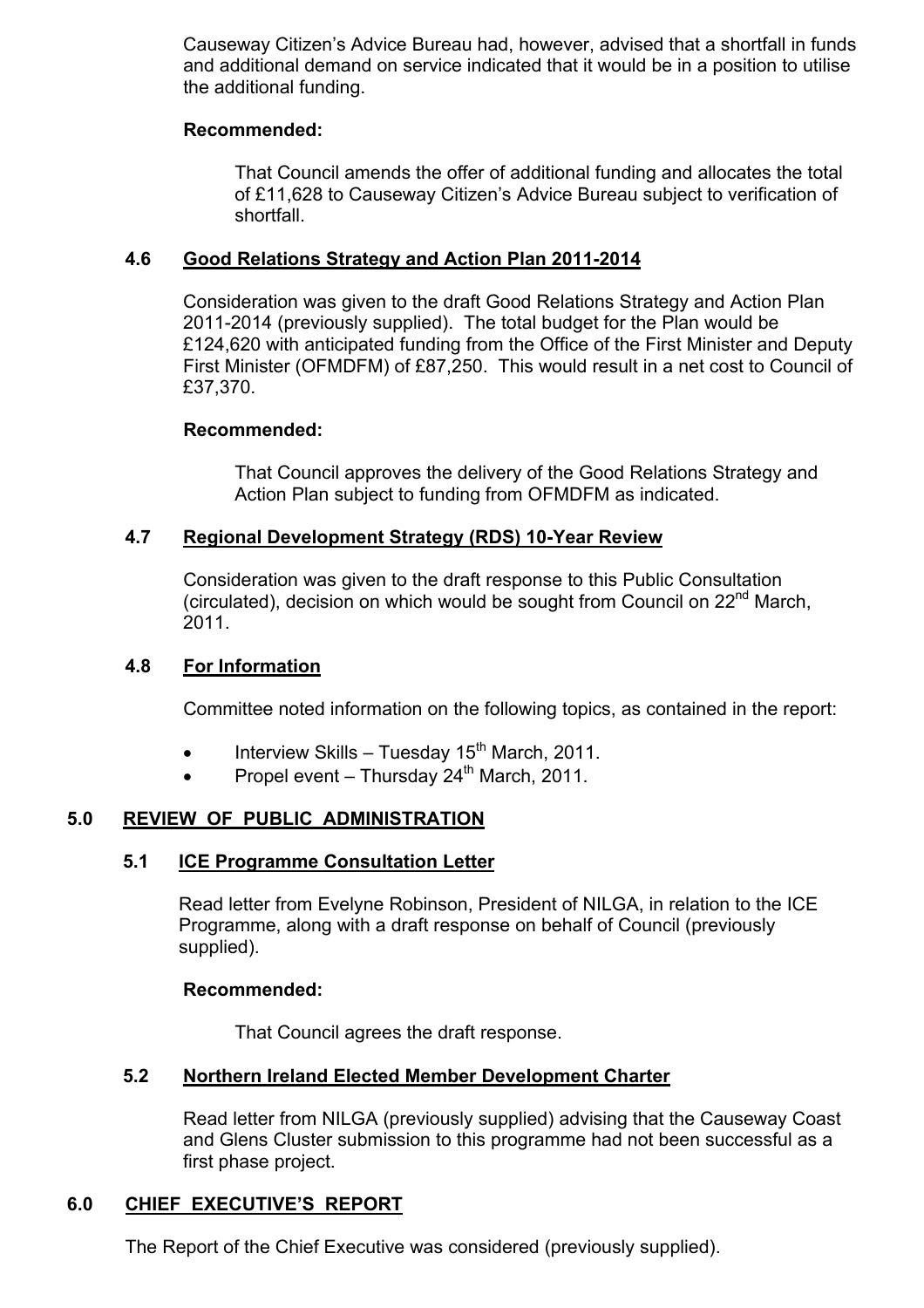Matters arising:

# **6.1 Local Government Reform – Response to DoE Consultation Document**

The 'Local Government Reform – Consultation on Policy Proposals' document had been considered at a Council Workshop on 28<sup>th</sup> February, 2011 with Members' feedback summarised in a draft response, as contained in the report.

### **Recommended:**

That Council endorses the draft response which reflects the discussion that took place at the Council Workshop on 28<sup>th</sup> February, 2011.

### **6.2 Garden Party**

Council approval was sought for The Town Clerk and Chief Executive to accept an invitation to attend the Garden Party at Buckingham Palace during the summer.

### **Recommended:**

 On the proposal of Alderman Mrs. Black and seconded by Alderman Mrs. Hickey, that Council approves acceptance of the invitation by the Town Clerk and Chief Executive.

### **7.0 APPOINTMENT OF HARBOUR COMMISSIONERS**

Consideration was given to information on requirements for the appointment of Harbour Commissioners, as contained in the report. Members noted that the four-year term for the current Board would end in June 2011.

#### **Recommended:**

- (i) that the recruitment process for the six independent members be initiated;
- (ii) that Council's Public Appointments process be utilised;
- (iii) that the interview panel should consist of:
	- two elected members:
	- one senior Officer of Council;
	- one independent member approved by the Commissioner for Public Appointments; and
	- one Officer from Council's HR department.

It was further recommended on the proposal of Councillor King and seconded by Councillor Mrs. Fielding, that the Mayor and the Deputy Mayor represent Council on the interview panel.

# **8.0 VISIT BY ISRAELI AMBASSADOR**

Read email from Steven Jaffe, Co Chair of Northern Ireland Friends of Israel, in relation to the rescheduling of a visit to Northern Ireland by the Ambassador of Israel and requesting an invitation from Council for the Ambassador to visit Coleraine on 13<sup>th</sup> April, 2011 as its guest.

Committee noted that the Head of Performance, Policy and Governance had suggested that the Embassy send out invitations and contribute to catering costs for the proposed gathering.